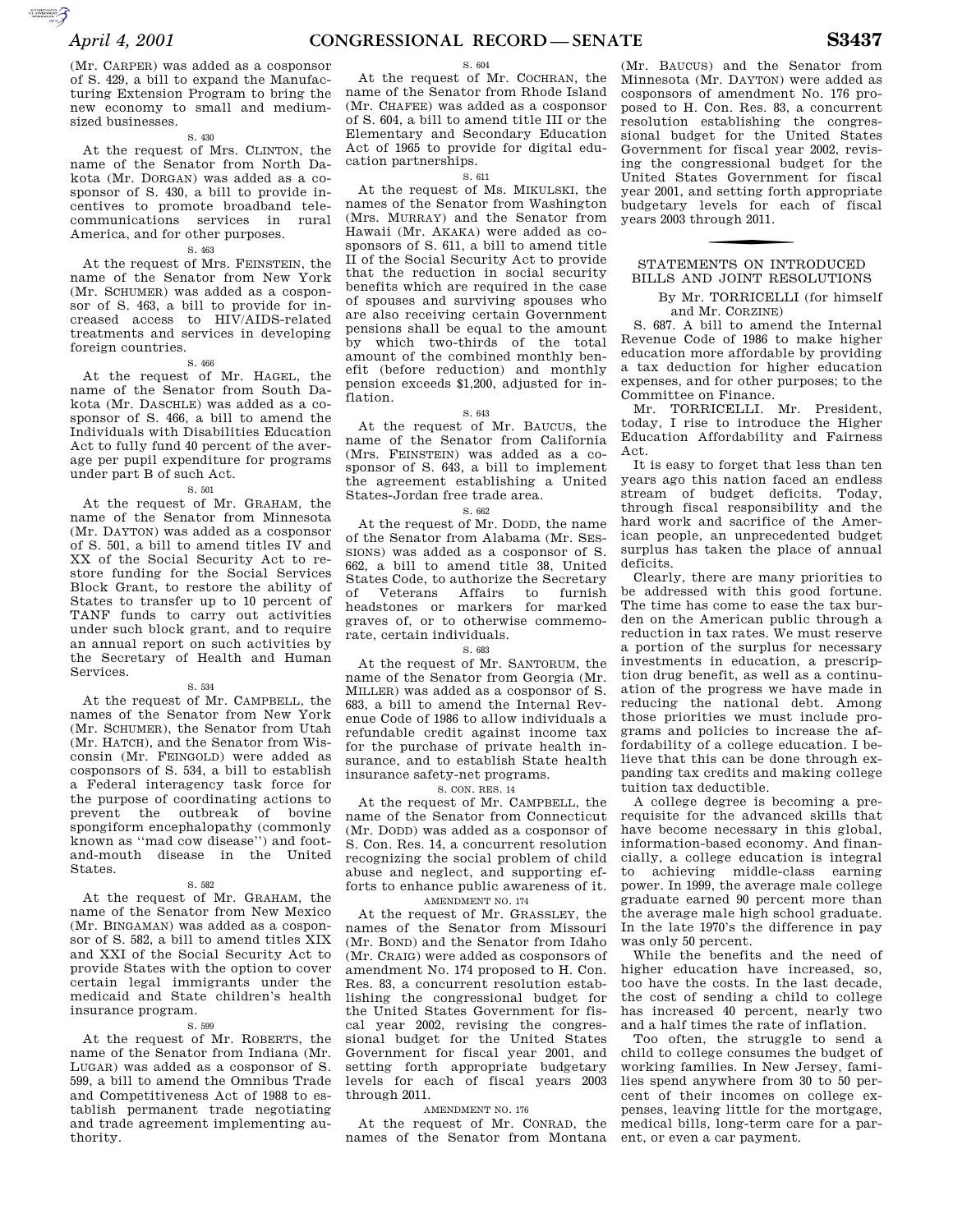In years past, Congress has sought to address college affordability by providing a HOPE Scholarship tax credit of up to \$1,500 for the first two years of expenses and a Lifetime Learning tax credit of up to \$1,000 for the third and fourth years as well as for graduate school. For low-income families, Congress has increased funding to \$8.75 billion for Pell grants, a need-based grant program that will help send four million Americans to college this year.

But more can and should be done.

Under existing law, taxpayers cannot deduct higher education expenses from their taxes, unless the expenses meet a very narrow definition as ''work-related''. In addition, families living in high cost states like New Jersey or California do not receive the same benefits as those living in lower cost states because of unfair income limitations. Finally, a family who invests in an Education IRA cannot use the savings for a child's college education and also receive the benefits of the HOPE or Lifetime Learning tax credits. Today, I am introducing the Higher Education Affordability and Fairness Act, HEAFA, to address these issues.

HEAFA would allow families who take the HOPE tax credit to deduct up to the next \$8,000 in tuition expenses not covered by the credit, capping the deduction at \$15,000 in tuition expenses in one year if a family has more than one child in college. Families ineligible for the Hope Scholarship, due to its income limitations, would be able to deduct \$5,000 of tuition costs.

The bill would also increase the Lifetime Learning credit to 20 percent of \$10,000 of tuition, from the current 20 percent of \$5,000, and provide families with the choice of taking either the credit or a deduction on up to \$10,000 of tuition, \$5,000 if a family earns more than \$120,000 a year.

HEAFA would raise the phase-out limit for the HOPE credit to \$60,000 for singles and \$120,000 for couples, allowing more families to benefit.

In order to ensure that savings go to the intended beneficiaries, families and students, the bill directs an annual study to examine whether the federal income tax incentives to provide education assistance affect higher education tuition rates.

Finally, to address the needs of lowincome families, the bill expresses the sense of the Senate that the maximum annual Pell Grant should be increased to \$4,700 per student.

With so many families struggling today to pay their mortgages, afford the high cost of prescription drugs and contribute to the long-term care of their parents, helping families better afford college is the least we can do.

# By Mr. WELLSTONE:

S. 690. A bill to amend title XVIII of the Social Security Act to expand and improve coverage of mental health services under the medicare program; to the Committee on Finance.

Mr. WELLSTONE. Mr. President, I rise today to reintroduce the Medicare

Mental Health Modernization Act, a bill to improve the delivery of mental health services through the Medicare health care system. This improvement and modernization of mental health services in the Medicare system is long overdue. It has remained virtually unchanged since it was enacted by Congress in 1965. In the 36 years since then, the scientific breakthroughs in our understanding of mental illnesses and the vast improvements in medications and other effective treatments have dramatically changed our understanding and treatment of mental illness. Yet, the health care systems, both public and private, lag behind in the treatment of this potentially life-threatening disease. As we work to improve health care for all Americans, in all health care systems, the ever-growing population of older Americans make it all the more urgent that we bring the Medicare system into the 21st century, and bring mental health care to those in need.

Though often undetected and untreated, mental health problems among the elderly are widespread and lifethreatening. Americans aged 65 years and older have the highest rate of suicide of any population in the United States. Sadly, these suicide rates increase with age. While this age group accounts for just 13 percent of the U.S. population, Americans 65 and older account for 20 percent of all suicide deaths. All too often, depression among the elderly is ignored or inappropriately treated. This disease, and other illnesses such as Alzheimer's disease, anxiety and late-life schizophrenia, can lead to severe impairment or death.

Major depression is strikingly prevalent among older people, with between 8 and 20 percent of older people in community-based studies showing symptoms of depression. Studies of patients in primary care settings show that up to 37 percent report such symptoms, although they often go untreated. Depression is not a ''normal'' part of aging, but a serious, debilitating disease. Almost 20 percent of individuals age 55 and older experience a serious mental disorder. What is most alarming is that most elderly suicide victims, 70 percent, have visited their primary care doctor in the month prior to their completed suicide. It is critical that the mental health expertise be provided within the Medicare system, and that screening, diagnosis, and treatment be provided in a timely manner.

Despite this need, Medicare coverage for mental health services is much more expensive for elderly patients than coverage for other outpatient services. In order to receive mental health care, seniors must pay, out of their own pockets, 50 percent of the cost of a visit to their mental health specialist, an extremely unfair burden to place on the elderly, who are so often facing other health or life difficulties as well. For all other health care services, the copayment for Medi-

care participants is 20 percent, not 50 percent.

We know that substance abuse, particularly of alcohol and prescription drugs, among adults 65 and older is one of the fastest growing health problems in the United States. With seventeen percent of this age group suffers from addiction or substance abuse. While addiction often goes undetected and untreated among older adults, aging and disability only makes the body more vulnerable to the effects of these drugs, further exacerbating underlying health problems, and creating a serious need for treatment that recognizes these vulnerabilities.

Medicare also provides health care coverage for non-elderly individuals who are disabled, through Social Security Disability Insurance, SSDI. According to the Health Care Financing Agency, HCFA, Medicare is the primary health care coverage for the 5 million non-elderly, disabled people on SSDI. More than 20 percent of these individuals have a diagnosis of mental illness and/or addiction, and also face severe discrimination in their mental health coverage.

What will this bill do? The Medicare Mental Health Modernization Act has several important components. First, the bill reduces the 50 percent copayment for mental health care to 20 percent, which makes the copayment equal to every other outpatient service in Medicare. This is straightforward, fair, and the right thing to do. By doing so, this provision will increase access to mental health care overall, especially for those who currently forego seeking treatment and find themselves suffering from worsening mental health conditions. Second, the bill adds intensive residential services to the Medicare mental health benefit package. This provision will give people suffering from diseases such as schizophrenia or Alzheimer's disease an alternative to going to nursing homes. Instead, they will be able to be cared for in their homes or in more appropriate residential settings. I also ask the Secretary for Health and Human Services to conduct a study of the current Medicare coverage criteria to determine the extent to which people with these forms of illnesses are receiving the appropriate care that is needed.

Finally, my bill expands the number of mental health professionals eligible to provide services through Medicare to include clinical social workers and licensed professional mental health counselors. Provision of adequate mental health services provided through Medicare requires more trained and experienced providers for the aging and growing population and should include those who are appropriately licensed and qualified to deliver such care.

These changes are needed now. The bill enjoys the strong support of many mental health groups including, among others, the National Alliance for the Mentally Ill, the National Mental Health Association, theAmerican Psychological Association, the National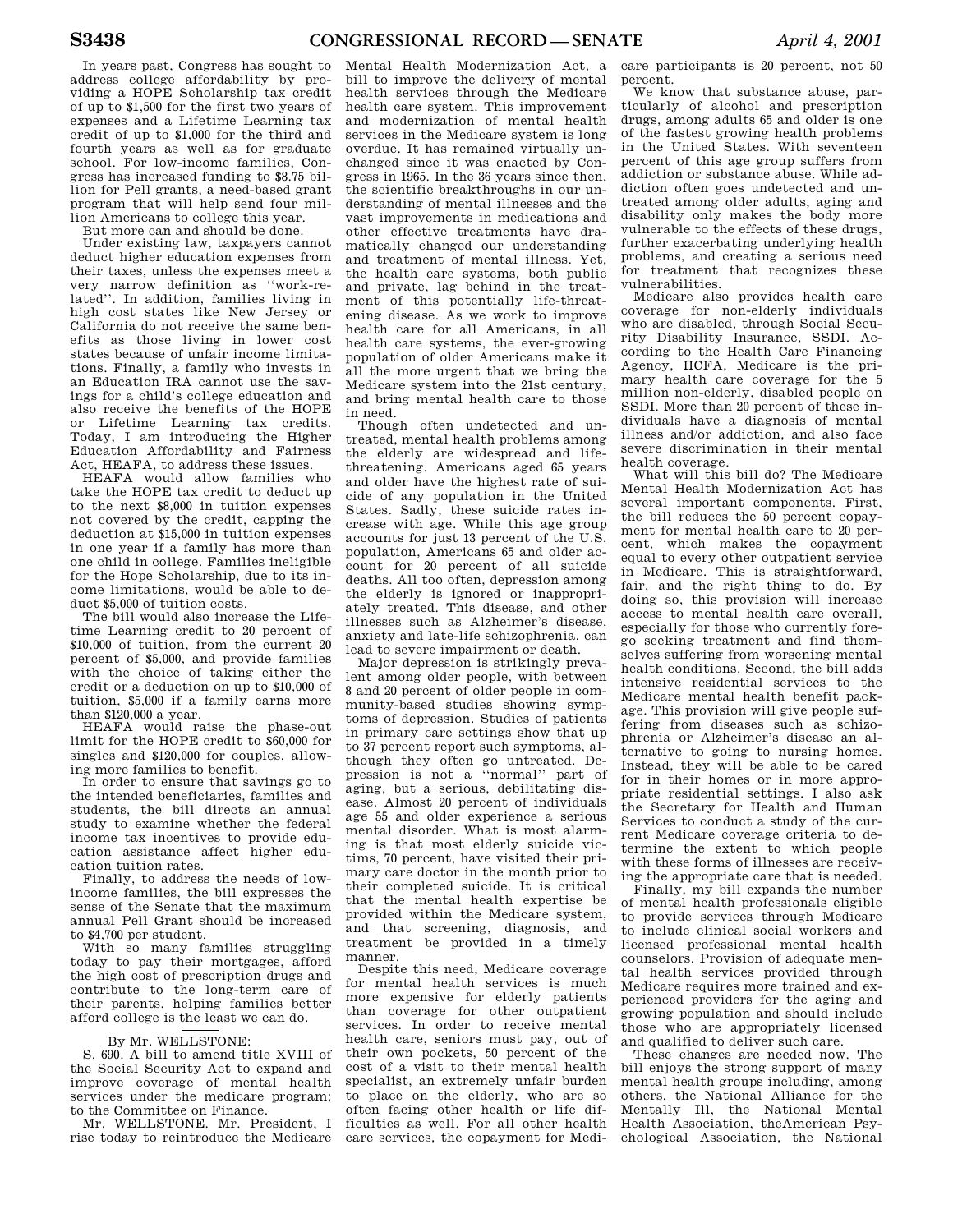Association of School Psychologists, the National Association of Social Workers, the American Association of Geriatric Psychiatry, the Bazelon Center for Mental Health Law, the International Association of Psychosocial Rehabilitation Services, the American Counseling Association, the American Mental Health Counselors Association, the Association for Ambulatory Behavioral Health, the American Association of Marriage and Family Therapists, the National Association of Psychiatric Health Systems, the American Association of Pastoral Counselors, the Association for the Advancement of Psychology, the National Association of County Behavioral Health Directors, the Tourette Syndrome Association, the National Association of Anorexia Nervosa and Associated Disorders, the Suicide Prevention and Advocacy Network, the Suicide Awareness/Voices of Education organization, the American Foundation for Suicide Prevention, the American Association of Suicidology, the Kristin Brooks Hope Center, the The National Hopeline Network 1–800– SUICIDE, the Suicide Prevention Services of Illinois, and the National Resource Center for Suicide Prevention and Aftercare. I commend these organizations and the American Psychiatric Association for their leadership role in fighting for improved mental health care coverage for seniors under Medicare.

U.S. Surgeon General David Satcher recognized the urgency of the problems with Medicare in his recent reports on mental health: ''Mental Health: A Report of the Surgeon General'' and ''The Surgeon General's Call to Action to Prevent Suicide''. Dr. Satcher stated, ''Disability due to mental illness in individuals over 65 years old will become a major public health problem in the near future because of demographic changes. In particular, dementia, depression and schizophrenia, among other conditions, will all present special problems for this age group.'' Dr. Satcher also underscored the lifethreatening nature of this problem. He noted that the rate of major clinical depression and the incidence of suicide among senior citizens is alarmingly high. This report cites that about onehalf of patients relocated to nursing homes from the community are at greater risk for depression. At the same time, the Surgeon General emphasizes that depression ''is not wellrecognized or treated in primary care settings,'' and calls attention to the alarming fact that older people have the highest rates of suicide in the U.S. population. Contrary to what is widely believed, suicide rates actually increase with age, and, as the Surgeon General points out, ''depression is a foremost risk factor for suicide in older adults.''

Clearly, our nation must take steps to ensure that mental health care is easily and readily available under the Medicare program. The Medicare Mental Health Modernization Act of 2001

takes an important first step in that direction. It is time to take this potential fatal illness seriously. I believe we must do everything we can to make effective treatments available in a timely manner for older adults and others covered by Medicare, and help prevent relapse and recurrence once mental illness is diagnosed.

I urge my colleagues to support this bill as we begin our work in this new century. It is time to treat the elderly in our society, particularly those with serious, debilitating diseases, with the care, respect and fairness they deserve. I ask unanimous consent that the text of the bill be printed in the RECORD.

There being no objection, the bill was ordered to be printed in the RECORD, as follows:

#### S. 690

*Be it enacted by the Senate and House of Representatives of the United States of America in Congress assembled,* 

**SECTION 1. SHORT TITLE; TABLE OF CONTENTS.**  (a) IN GENERAL.—This Act may be cited as the ''Medicare Mental Health Modernization

Act of 2001''. (b) TABLE OF CONTENTS.—The table of con-

tents of this Act is as follows:

Sec. 1. Short title; table of contents.

Sec. 2. Findings.

TITLE I—ESTABLISHING PARITY FOR MENTAL HEALTH SERVICES

Sec. 101. Elimination of lifetime limit on inpatient mental health services.

Sec. 102. Parity in treatment for outpatient mental health services.

TITLE II—EXPANDING COVERAGE OF COMMUNITY-BASED MENTAL HEALTH SERVICES

Sec. 201. Coverage of intensive residential services.

Sec. 202. Coverage of intensive outpatient services.

TITLE III—IMPROVING BENEFICIARY AC-CESS TO MEDICARE-COVERED SERV-ICES

Sec. 301. Excluding clinical social worker services from coverage under the medicare skilled nursing facility prospective payment system and consolidated payment.

Sec. 302. Coverage of marriage and family therapist services.

Sec. 303. Coverage of mental health counselor services.

Sec. 304. Study of coverage criteria for Alzheimer's disease and related mental illnesses.

### **SEC. 2. FINDINGS.**

The Congress finds the following:

(1) Older people have the highest rate of suicide of any population in the United States, and the suicide rate of that population increases with age, with individuals 65 and older accounting for 20 percent of all suicide deaths in the United States, while comprising only 13 percent of the population of the United States.

(2) Disability due to mental illness in individuals over 65 years old will become a major public health problem in the near future because of demographic changes. In particular, dementia, depression, schizophrenia, among other conditions, will all present special problems for this age group.

(3) Major depression is strikingly prevalent among older people, with between 8 and 20 percent of older people in community studies and up to 37 percent of those seen in primary care settings experiencing symptoms of depression.

(4) Almost 20 percent of the population of individuals age 55 and older, experience specific mental disorders that are not part of normal aging.

(5) Unrecognized and untreated depression, Alzheimer's disease, anxiety, late-life schizophrenia, and other mental conditions can be severely impairing and may even be fatal.

(6) Substance abuse, particularly the abuse of alcohol and prescription drugs, among adults 65 and older is one of the fastest growing health problems in the United States, with 17 percent of this age group suffering from addiction or substance abuse. While addiction often goes undetected and untreated among older adults, aging and disability makes the body more vulnerable to the effects of alcohol and drugs, further exacerbating other age-related health problems. Medicare coverage for addiction treatment of the elderly needs to recognize these special vulnerabilities.

(7) The disabled are another population receiving inadequate mental health care through medicare. According to the Health Care Financing Administration, medicare is the primary health care coverage for the 5,000,000 non-elderly, disabled people on Social Security Disability Insurance. Up to 40 percent of these individuals have a diagnosis of mental illness.

(8) The current medicare benefit structure discriminates against the millions of Americans who suffer from mental illness and maintains an outdated bias toward institutionally based service delivery. According to the report of the Surgeon General on mental health for 1999, intensive outpatient services, such as psychiatric rehabilitation and assertive community treatment, represent stateof-the-art mental health services. These evidence-based community support services help people with psychiatric disabilities improve their ability to function in the community and reduce hospitalization rates by 30 to 60 percent, even for people with the most severe mental illnesses.

### **TITLE I—ESTABLISHING PARITY FOR MENTAL HEALTH SERVICES**

**SEC. 101. ELIMINATION OF LIFETIME LIMIT ON INPATIENT MENTAL HEALTH SERV-ICES.** 

(a) IN GENERAL.—Section 1812 of the Social Security Act (42 U.S.C. 1395d) is amended— (1) in subsection (b)—

(A) by adding ''and'' at the end of paragraph (1);

(B) by striking ''; and'' at the end of paragraph (2); and

(C) by striking paragraph (3); and

(2) by striking subsection (c).

(b) EFFECTIVE DATE.—The amendments made by subsection (a) shall apply to items and services furnished on or after January 1, 2002.

#### **SEC. 102. PARITY IN TREATMENT FOR OUT-PATIENT MENTAL HEALTH SERV-ICES.**

(a) IN GENERAL.—Section 1833 of the Social Security Act (42 U.S.C. 1395l) is amended by striking subsection (c).

(b) EFFECTIVE DATE.—The amendment made by subsection (a) shall apply to items and services furnished on or after January 1, 2002.

### **TITLE II—EXPANDING COVERAGE OF COMMUNITY-BASED MENTAL HEALTH SERVICES**

#### **SEC. 201. COVERAGE OF INTENSIVE RESIDENTIAL SERVICES.**

(a) COVERAGE UNDER PART A.—Section 1812(a) of the Social Security Act (42 U.S.C.  $1395d(a)$ ) is amended—

(1) by striking ''and'' at the end of paragraph (3);

(2) by striking the period at the end of paragraph (4) and inserting ''; and''; and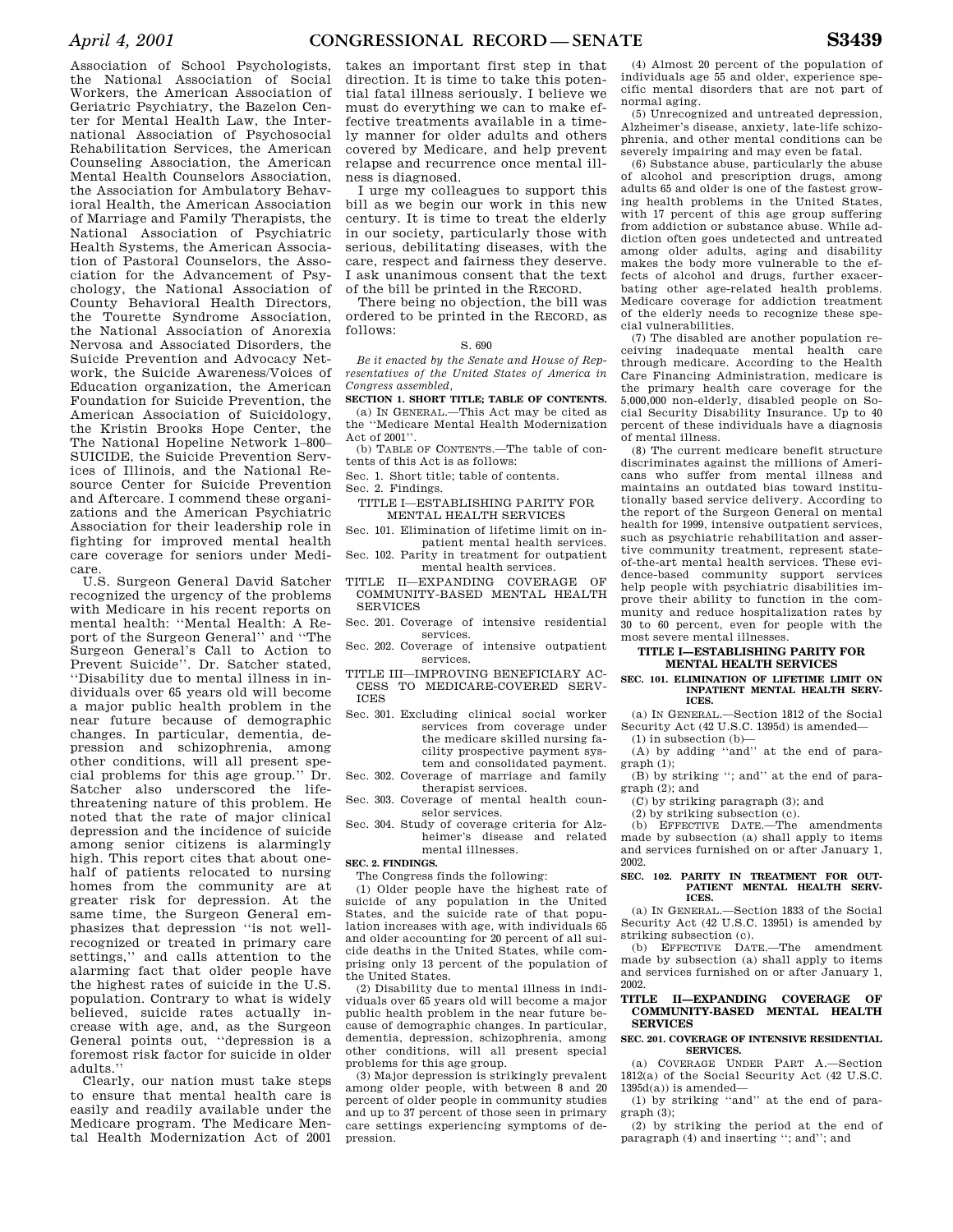(3) by adding at the end the following new paragraph:

''(5) intensive residential services (as defined in section 1861(ww)) furnished to an individual for up to 120 days during any calendar year, except that such services may be furnished to the individual for additional days (not to exceed 20 days) during the year if necessary for the individual to complete a course of treatment.''.

(b) SERVICES DESCRIBED.—Section 1861 of the Social Security Act (42 U.S.C. 1395x), as amended by sections 102(b) and 105(b) of the Medicare, Medicaid, and SCHIP Benefits Improvement and Protection Act of 2000, as enacted into law by section 1(a)(6) of Public Law 106–554, is amended by adding at the end the following new subsection:

### ''Intensive Residential Services

 $\lq\lq$ (ww)(1) Subject to paragraphs (3) and (4), the term 'intensive residential services' means a program of residential services (described in paragraph (2)) that is—

'(A) prescribed by a physician for an individual entitled to benefits under part A who is under the care of the physician; and

''(B) furnished under the supervision of a physician pursuant to an individualized, written plan of treatment established and periodically reviewed by a physician (in consultation with appropriate staff participating in such services), which plan sets forth—

''(i) the individual's diagnosis,

''(ii) the type, amount, frequency, and duration of the items and services provided under the plan, and

''(iii) the goals for treatment under the plan.

In the case of such an individual who is receiving qualified psychologist services (as defined in subsection (ii)), the individual may be under the care of the clinical psychologist with respect to such services under this subsection to the extent permitted under State law.

''(2) The program of residential services described in this paragraph is a nonhospitalbased community residential program that furnishes acute mental health services or substance abuse services, or both, on a 24 hour basis. Such services shall include treatment planning and development, medication management, case management, crisis intervention, individual therapy, group therapy, and detoxification services. Such services shall be furnished in any of the following facilities:

''(A) Crisis residential programs or mental illness residential treatment programs.

''(B) Therapeutic family or group treatment homes.

''(C) Residential detoxification centers.

''(D) Residential centers for substance abuse treatment.

''(3) No service may be treated as an intensive residential service under paragraph (1) unless the facility at which the service is provided—

''(A) is legally authorized to provide such service under the law of the State (or under a State regulatory mechanism provided by State law) in which the facility is located or meets such certification requirements that the Secretary may impose; and

''(B) meets such other requirements as the Secretary may impose to assure the quality of the intensive residential services provided.

'(4) No service may be treated as an intensive residential service under paragraph (1) unless the service is furnished in accordance with standards established by the Secretary for the management of such services.'

(c) AMOUNT OF PAYMENT.—Section 1814 of the Social Security Act (42 U.S.C. 1395f) is amended—

(1) in subsection (b) in the matter preceding paragraph (1), by inserting ''other than intensive residential services,'' after ''hospice care,''; and

(2) by adding at the end the following new subsection:

''Payment for Intensive Residential Services

''(m)(1) The amount of payment under this part for intensive residential services under section  $1812(a)(5)$  shall be equal to an amount specified under a prospective payment system established by the Secretary, taking into account the prospective payment system to be established for psychiatric hospitals under section 124 of the Medicare, Medicaid, and SCHIP Balanced Budget Refinement Act of 1999 (113 Stat. 1501A–332), as enacted into law by section  $1000(a)(6)$  of Public Law 106–113.

''(2) Prior to the date on which the Secretary implements the prospective payment system established under paragraph (1), the amount of payment under this part for such intensive residential services is the reasonable costs of providing such services.

(d) EFFECTIVE DATE.—The amendments made by this section shall apply to items and services furnished on or after January 1, 2002.

### **SEC. 202. COVERAGE OF INTENSIVE OUTPATIENT SERVICES.**

(a) COVERAGE.—Section  $1832(a)(2)$  of the Social Security Act  $(42 \text{ U.S.C. } 1395\text{k}(a)(2))$  is amended—

(1) in subparagraph (I), by striking ''and'' at the end;

(2) in subparagraph (J), by striking the period and inserting ''; and''; and

(3) by adding at the end the following new subparagraph:

''(K) intensive outpatient services (as described in section  $1861(xx)$ .".

(b) SERVICES DESCRIBED.—Section 1861 of the Social Security Act (42 U.S.C. 1395x), as amended by section 202(b), is further amended by adding at the end the following new subsection:

''Intensive Outpatient Services

 $f(xx)(1)$  The term 'intensive outpatient services' means the items and services described in paragraph (2) prescribed by a physician and provided within the context described in paragraph (3) under the supervision of a physician (or, to the extent permitted under the law of the State in which the services are furnished, a non-physician mental health professional) pursuant to an individualized, written plan of treatment established by a physician and is reviewed periodically by a physician or, to the extent permitted under the laws of the State in which the services are furnished, a non-physician mental health professional (in consultation with appropriate staff participating in such services), which plan sets forth the patient's diagnosis, the type, amount, frequency, and duration of the items and services provided under the plan, and the goals for treatment under the plan.

''(2)(A) The items and services described in this paragraph the items and services described in subparagraph (B) that are reasonable and necessary for the diagnosis or treatment of the individual's condition, reasonably expected to improve or maintain the individual's condition and functional level and to prevent relapse or hospitalization, and furnished pursuant to such guidelines relating to frequency and duration of services as the Secretary shall by regulation establish (taking into account accepted norms of clinical practice).

''(B) For purposes of subparagraph (A), the items and services described in this paragraph are as follows:

''(i) Psychiatric rehabilitation.

''(ii) Assertive community treatment.

''(iii) Intensive case management.

''(iv) Day treatment for individuals under 21 years of age.

''(v) Ambulatory detoxification.

''(vi) Such other items and services as the Secretary may provide (but in no event to include meals and transportation).

''(3) The context described in this paragraph for the provision of intensive outpatient services is as follows:

'(A) Such services are furnished in a facility, home, or community setting.

''(B) Such services are furnished—

''(i) to assist the individual to compensate for, or eliminate, functional deficits and interpersonal and environmental barriers created by the disability; and

''(ii) to restore skills to the individual for independent living, socialization, and effective life management.

''(C) Such services are furnished by an individual or entity that—

''(i) is legally authorized to furnish such services under State law (or the State regulatory mechanism provided by State law) or meets such certification requirements that the Secretary may impose; and

''(ii) meets such other requirements as the Secretary may impose to assure the quality of the intensive outpatient services provided.''.

(c) PAYMENT.—

(1) IN GENERAL.—With respect to intensive outpatient services (as defined in section  $1861(xx)(1)$  of the Social Security Act (as added by subsection (b)) furnished under the medicare program, the amount of payment under such Act for such services shall be 80 percent of—

(A) during 2002 and 2003, the reasonable costs of furnishing such services; and

(B) on or after January 1, 2004, the amount of payment established for such services under the prospective payment system established by the Secretary under paragraph (2) for such services.

(2) ESTABLISHMENT OF PPS.—

(A) IN GENERAL.—With respect to intensive outpatient services (as defined in section 1861(xx)(1) of the Social Security Act (as added by subsection (b)) furnished under the medicare program on or after January 1, 2004, the Secretary of Health and Human Services shall establish a prospective payment system for payment for such services. Such system shall include an adequate patient classification system that reflects the differences in patient resource use and costs, shall provide for an annual update to the rates of payment established under the system.

(B) ADJUSTMENTS.—In establishing the system under subparagraph (A), the Secretary shall provide for adjustments in the prospective payment amount for variations in wage and wage-related costs, case mix, and such other factors as the Secretary determines appropriate.

(C) COLLECTION OF DATA AND EVALUATION.— In developing the system described in subparagraph (A), the Secretary may require providers of services under the medicare program to submit such information to the Secretary as the Secretary may require to develop the system, including the most recently available data.

(D) REPORTS TO CONGRESS.—Not later than October 1 of each of 2002 and 2003, the Secretary shall submit to Congress a report on the progress of the Secretary in establishing the prospective payment system under this paragraph.

(d) CONFORMING AMENDMENTS.—(1) Section 1835(a)(2) of the Social Security Act (42 U.S.C.  $1395n(a)(2)$  is amended—

(A) in subparagraph (E), by striking ''and'' at the end;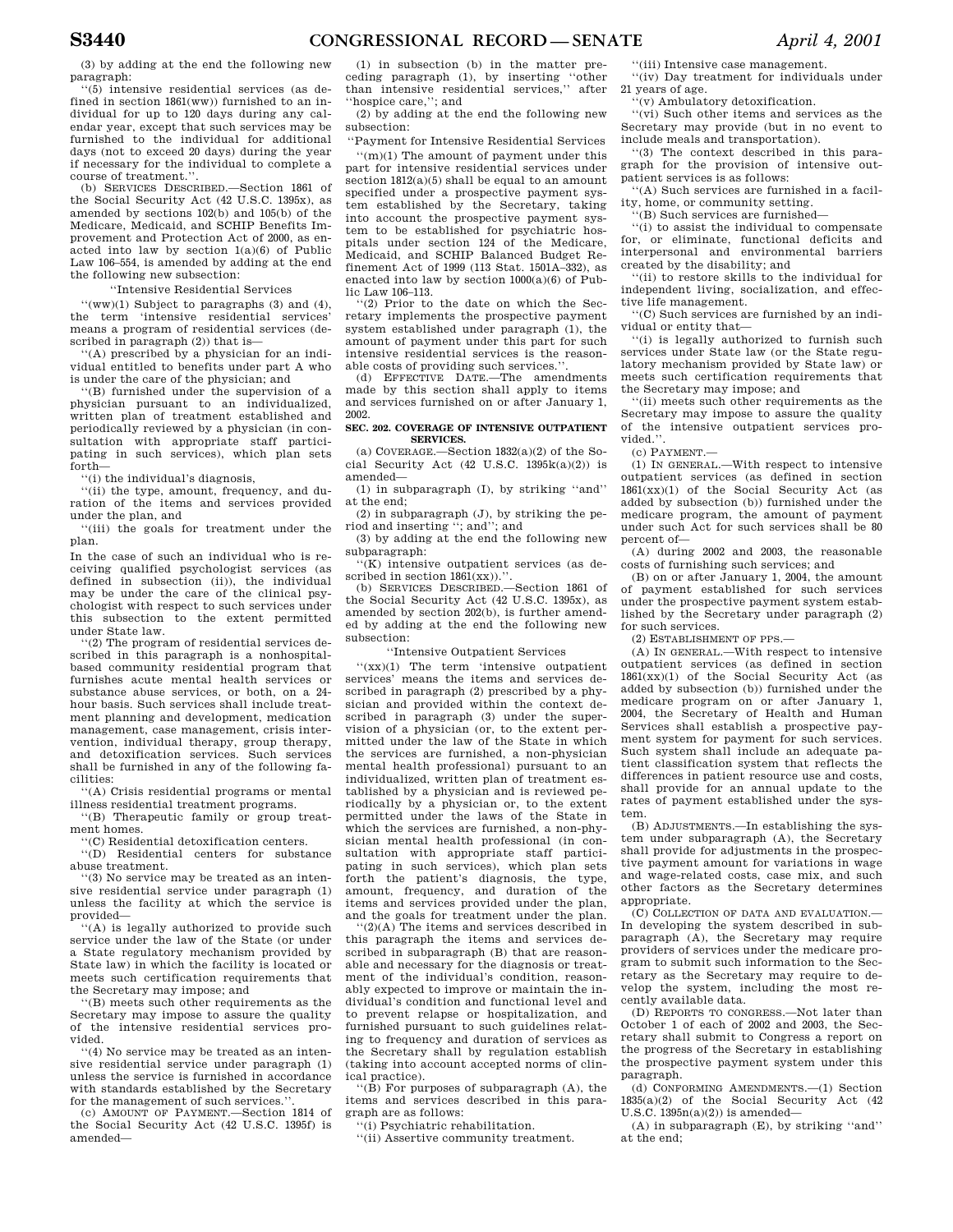(B) in subparagraph (F), by striking the period and inserting ''; and

(C) by inserting after subparagraph (F) the following new subparagraph:

''(G) in the case of intensive outpatient services, (i) that those services are reasonably expected to improve or maintain the individual's condition and functional level and to prevent relapse or hospitalization, (ii) an individualized, written plan for furnishing such services has been established by a physician and is reviewed periodically by a physician or, to the extent permitted under the laws of the State in which the services are furnished, a non-physician mental health professional, and (iii) such services are or were furnished while the individual is or was under the care of a physician or, to the extent permitted under the law of the State in which the services are furnished, a non-physician mental health professional.'

(2) Section  $1861(s)(2)(B)$  of such Act (42) U.S.C.  $1395x(s)(2)(B)$ ) is amended by inserting ''and intensive outpatient services'' after ''partial hospitalization services''.

(3) Section 1861(ff)(1) of such Act (42 U.S.C.  $1395x(ff)(1)$ ) is amended—

(A) by inserting ''or, to the extent permitted under the law of the State in which the services are furnished, a non-physician mental health professional,'' after ''under the supervision of a physician'' and after ''periodically reviewed by a physician''; and

(B) by striking ''physician's'' and inserting ''patient's''.

 $(4)$  Section 1861(cc) of such Act (42 U.S.C.  $1395x(cc)$ ) is amended—

(A) in paragraph (1), by striking ''physician—'' and inserting ''physician or, to the extent permitted under the law of the State in which the services are furnished, a nonphysician mental health professional—'' and

(B) in paragraph  $(2)(E)$ , by inserting before the semicolon the following: '', except that a patient receiving social and psychological services under paragraph (1)(D) may be under the care of a non-physician mental health professional with respect to such services to the extent permitted under the law of the State in which the services are furnished''.

(e) EFFECTIVE DATE.—The amendments made by this section shall apply to items and services furnished on or after January 1, 2002.

**TITLE III—IMPROVING BENEFICIARY AC-CESS TO MEDICARE-COVERED SERV-ICES** 

#### **SEC. 301. EXCLUDING CLINICAL SOCIAL WORKER SERVICES FROM COVERAGE UNDER THE MEDICARE SKILLED NURSING FACILITY PROSPECTIVE PAYMENT SYSTEM AND CONSOLIDATED PAY-MENT.**

(a) IN GENERAL.—Section  $1888(e)(2)(A)(ii)$  of the Social Security Act (42 U.S.C.  $1395yy(e)(2)(A)(ii)$ ) is amended by inserting ''clinical social worker services,'' after ''qualified psychologist services,''.

(b) CONFORMING AMENDMENT.—Section 1861(hh)(2) of the Social Security Act (42 U.S.C.  $1395x(hh)(2)$  is amended by striking ''and other than services furnished to an inpatient of a skilled nursing facility which the facility is required to provide as a requirement for participation''.

(c) EFFECTIVE DATE.—The amendments made by this section shall apply to items and services furnished on or after January 1, 2002.

### **SEC. 302. COVERAGE OF MARRIAGE AND FAMILY THERAPIST SERVICES.**

(a) COVERAGE OF SERVICES.—Section 1861(s)(2) of the Social Security Act (42 U.S.C.  $1395x(s)(2)$ , as amended by sections 102(a) and 105(a) of the Medicare, Medicaid, and SCHIP Benefits Improvement and Protection Act of 2000, as enacted into law by section  $1(a)(6)$  of Public Law  $106-554$ , is amended—

(1) by striking ''and'' at the end of subparagraph (U);

(2) by inserting ''and'' at the end of subparagraph (V); and (3) by adding at the end the following new

subparagraph:

''(W) marriage and family therapist services (as defined in subsection (yy));'

(b) DEFINITION.—Section 1861 of the Social Security Act (42 U.S.C. 1395x), as amended by sections 201(b) and 202(b), is further amended by adding at the end the following new subsection:

''Marriage and Family Therapist Services

''(yy)(1) The term 'marriage and family therapist services' means services performed by a marriage and family therapist (as defined in paragraph (2)) for the diagnosis and treatment of mental illnesses, which the marriage and family therapist is legally authorized to perform under State law (or the State regulatory mechanism provided by State law) of the State in which such services are performed provided such services are covered under this title, as would otherwise be covered if furnished by a physician or as incident to a physician's professional service, but only if no facility or other provider charges or is paid any amounts with respect to the furnishing of such services.

''(2) The term 'marriage and family therapist' means an individual who—

''(A) possesses a master's or doctoral degree which qualifies for licensure or certification as a marriage and family therapist pursuant to State law;

''(B) after obtaining such degree has performed at least two years of clinical supervised experience in marriage and family therapy; and

''(C) is licensed or certified as a marriage and family therapist in the State in which marriage and family therapist services are performed.''.

(c) PROVISION FOR PAYMENT UNDER PART B.—Section 1832(a)(2)(B) of the Social Security Act (42 U.S.C. 1395k(a)(2)(B)) is amended by adding at the end the following new clause:

''(v) marriage and family therapist services;''.

(d) AMOUNT OF PAYMENT.—

(1) IN GENERAL.—Section  $1833(a)(1)$  of the Social Security Act  $(42 \text{ U.S.C. } 1395l(a)(1))$ , as amended by sections 105(c) and 223(c) of the Medicare, Medicaid, and SCHIP Benefits Improvement and Protection Act of 2000, as enacted into law by section 1(a)(6) of Public Law 106–554, is amended—

(A) by striking ''and'' before ''(U)''; and

(B) by inserting before the semicolon at the end the following: '', and (V) with respect to marriage and family therapist services under section 1861(s)(2)(W), the amounts paid shall be 80 percent of the lesser of (i) the actual charge for the services or (ii) 75 percent of the amount determined for payment of a psychologist under clause (L)''.

(2) DEVELOPMENT OF CRITERIA WITH RESPECT TO CONSULTATION WITH A PHYSICIAN.—The Secretary of Health and Human Services shall, taking into consideration concerns for patient confidentiality, develop criteria with respect to payment for marriage and family therapist services for which payment may be made directly to the marriage and family therapist under part B of title XVIII of the Social Security Act under which such a therapist must agree to consult with a patient's attending or primary care physician in accordance with such criteria.

(e) EXCLUSION OF MARRIAGE AND FAMILY THERAPIST SERVICES FROM SKILLED NURSING FACILITY PROSPECTIVE PAYMENT SYSTEM.— Section 1888(e)(2)(A)(ii) of the Social Security Act (42 U.S.C.  $1395yy(e)(2)(A)(ii)$ ), as amended in section 301(a), is further amend-

ed by inserting ''marriage and family therapist services (as defined in subsection (yy)(1)),'' after ''clinical social worker services.

(f) COVERAGE OF MARRIAGE AND FAMILY THERAPIST SERVICES PROVIDED IN RURAL HEALTH CLINICS AND FEDERALLY QUALIFIED HEALTH CENTERS.—Section  $1861(aa)(1)(B)$  of<br>the Social Security Act (42 USC) the Social Security Act  $(42)$  $1395x(aa)(1)(B)$  is amended by striking "or by a clinical social worker (as defined in subsection  $(hh)(1)$ ,," and inserting ", by a clinical social worker (as defined in subsection (hh)(1)), or by a marriage and family therapist (as defined in subsection  $(yy)(2)$ ),

(g) INCLUSION OF MARRIAGE AND FAMILY THERAPISTS AS PRACTITIONERS FOR ASSIGN-MENT OF CLAIMS.—Section  $1842(b)(18(C))$  of the<br>Social Security Act (42 II S.C. Social Security Act (42 U.S.C.  $1395u(b)(18)(C)$ , as amended by section  $105(d)$ of the Medicare, Medicaid, and SCHIP Benefits Improvement and Protection Act of 2000, as enacted into law by section 1(a)(6) of Public Law 106–554, is amended by adding at the end the following new clause:

''(vii) A marriage and family therapist (as defined in section  $1861(yy)(2)$ .

(h) EFFECTIVE DATE.—The amendments made by this section shall apply to items and services furnished on or after January 1, 2002.

#### **SEC. 303. COVERAGE OF MENTAL HEALTH COUN-SELOR SERVICES.**

(a) COVERAGE OF SERVICES.—Section 1861(s)(2) of the Social Security Act (42 U.S.C. 1395x(s)(2)), as amended in section 302(a), is further amended—

(1) by striking ''and'' at the end of subparagraph (V);

(2) by inserting ''and'' at the end of subparagraph (W); and

(3) by adding at the end the following new subparagraph:

''(X) mental health counselor services (as defined in subsection  $(zz)(2)$ );

(b) DEFINITION.—Section 1861 of the Social Security Act (42 U.S.C. 1395x), as amended by sections 201(b), 202(b), and 302(b), is further amended by adding at the end the following new subsection:

''Mental Health Counselor; Mental Health Counselor Services

''(zz)(1) The term 'mental health counselor' means an individual who—

''(A) possesses a master's or doctor's deree in mental health counseling or a related field;

''(B) after obtaining such a degree has performed at least 2 years of supervised mental health counselor practice; and

''(C) is licensed or certified as a mental health counselor or professional counselor by the State in which the services are performed.

''(2) The term 'mental health counselor services' means services performed by a mental health counselor (as defined in paragraph (1)) for the diagnosis and treatment of mental illnesses which the mental health counselor is legally authorized to perform under State law (or the State regulatory mechanism provided by the State law) of the State in which such services are performed provided such services are covered under this title as would otherwise be covered if furnished by a physician or as incident to a physician's professional service, but only if no facility or other provider charges or is paid any amounts with respect to the furnishing of such services.''.

(c) PAYMENT.—

 $(1)$  IN GENERAL.—Section  $1833(a)(1)$  of the Social Security Act (42 U.S.C. 13951(a)(1)), as amended by section 302(d), is further amended-

(A) by striking ''and'' before ''(V)''; and

(B) by inserting before the semicolon at the end the following: '', and (W) with respect to mental health counselor services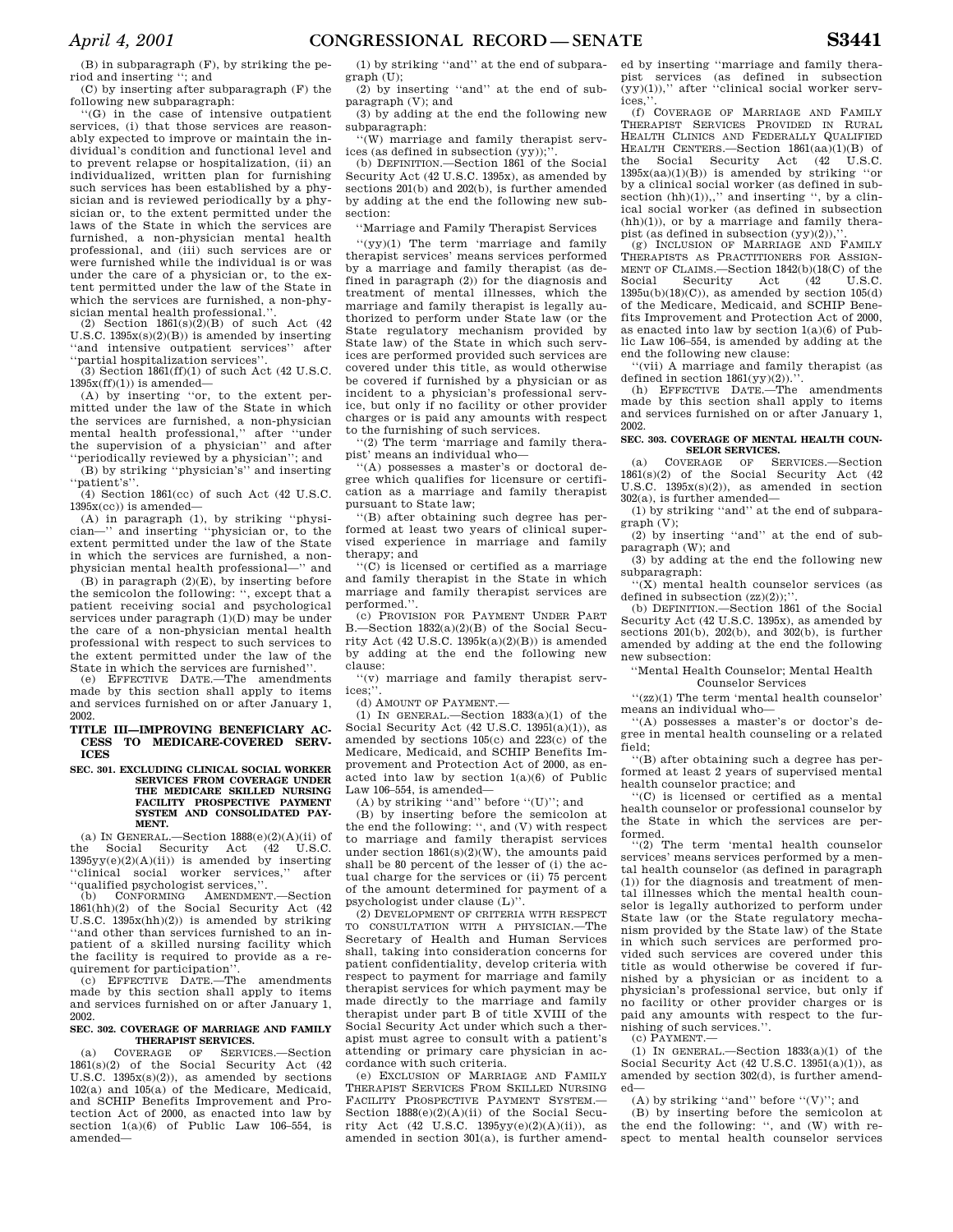under section  $1861(s)(2)(X)$ , the amounts paid shall be 80 percent of the lesser of (i) the actual charge for the services or (ii) 75 percent of the amount determined for payment of a psychologist under clause (L)''.

(2) DEVELOPMENT OF CRITERIA WITH RESPECT TO CONSULTATION WITH A PHYSICIAN.—The Secretary of Health and Human Services shall, taking into consideration concerns for patient confidentiality, develop criteria with respect to payment for mental health counselor services for which payment may be made directly to the mental health counselor under part B of title XVIII of the Social Security Act under which such a counselor must agree to consult with a patient's attending or primary care physician in accordance with such criteria.

(d) EXCLUSION OF MENTAL HEALTH COUN-SELOR SERVICES FROM SKILLED NURSING FA-CILITY PROSPECTIVE PAYMENT SYSTEM.—Section 1888(e)(2)(A)(ii) of the Social Security Act (42 U.S.C.  $1395yy(e)(2)(A)(ii)$ ), as amended by sections  $301(a)$  and  $302(e)$ , is further amended by inserting ''mental health counselor services (as defined in section 1861(zz)(2)),'' after ''marriage and family therapist services (as defined in subsection  $(yy)(1)),$ ".

(e) COVERAGE OF MENTAL HEALTH COUN-SELOR SERVICES PROVIDED IN RURAL HEALTH CLINICS AND FEDERALLY QUALIFIED HEALTH CENTERS.—Section 1861(aa)(1)(B) of the Social Security Act (42 U.S.C. 1395x(aa)(1)(B)), as amended by section 302(f), is further amended—

(1) by striking ''or'' before ''marriage and family therapist services''; and

(2) by inserting ''or mental health counselor services (as defined in section 1861(zz)(2)),'' after ''marriage and family therapist services (as defined in subsection  $(yy)(1)),$ 

(f) INCLUSION OF MENTAL HEALTH COUN-SELORS AS PRACTITIONERS FOR ASSIGNMENT OF CLAIMS.—Section 1842(b)(18)(C) of the Social Security Act (42 U.S.C. 1395u(b)(18)(C)), as amended by section 302(g), is further amended by adding at the end the following new clause:

''(viii) A mental health counselor (as defined in section  $1861(zz)(1)$ .''

(g) EFFECTIVE DATE.—The amendments made by this section shall apply to items and services furnished on or after January 1, 2002.

# **SEC. 304. STUDY OF COVERAGE CRITERIA FOR ALZHEIMER'S DISEASE AND RE-LATED MENTAL ILLNESSES.**

(a) STUDY.—

(1) IN GENERAL.—The Secretary of Health and Human Services (in this section referred to as the ''Secretary'') shall conduct a study to determine whether the criteria for coverage of any therapy service (including occupational therapy services and physical therapy services) or any outpatient mental health care service under the medicare program under title XVIII of the Social Security Act unduly restricts the access of any medicare beneficiary who has been diagnosed with Alzheimer's disease or a related mental illness to such a service because the coverage criteria requires the medicare beneficiary to display continuing clinical improvement to continue to receive the service.

(2) DETERMINATION OF NEW COVERAGE CRI-TERIA.—If the Secretary determines that the coverage criteria described in paragraph (1) unduly restricts the access of any medicare beneficiary to the services described in such paragraph, the Secretary shall identify alternative coverage criteria that would permit a medicare beneficiary who has been diagnosed with Alzheimer's disease or a related mental illness to receive coverage for health care services under the medicare program that

are designed to control symptoms, maintain functional capabilities, reduce or deter deterioration, and prevent or reduce hospitalization of the beneficiary.

(b) REPORT.—Not later than 1 year after the date of enactment of this Act, the Secretary shall submit to the committees of jurisdiction of Congress a report on the study conducted under subsection (a) together with such recommendations for legislative and administrative action as the Secretary determines appropriate.

# By Mr. REID (for himself and Mr. ENSIGN):

S. 691. A bill to direct the Secretary of Agriculture to convey certain land in the Lake Tahoe Basin Management Unit, Nevada, to the Secretary of the Interior, in trust for the Washoe Indian Tribe of Nevada and California; to the Committee on Energy and Natural Resources.

Mr. REID. Mr. President, I rise today to introduce the Washoe Tribe Lake Tahoe Access Act.

I introduced this bill in the 106th Congress, and it passed in the Senate with unanimous consent. The bill subsequently passed the House with unrelated amendments. Unfortunately, due to a shortage of time, the two versions of the bill were never reconciled and neither version became law. Although the bill was introduced just last year, it has a much longer history to it. In 1997, I help convene a Presidential Forum to discuss the future of the Lake Tahoe basin. A diverse group of Federal, State, and local government leaders addressed the challenges facing the extraordinary natural, recreational, and ecological resources of the Lake Tahoe region. Goals and an action plan developed during the Lake Tahoe Forum were codified as ''Presidential Forum Deliverables''. These Deliverables include a commitment to support the traditional and customary use of the Lake Tahoe basin by the Washoe Tribe. Perhaps, most importantly, the Deliverables include a provision designed to provide the Washoe Tribe access to the shore of Lake Tahoe for cultural purposes.

The ancestral homeland of the Washoe Tribe of Nevada and California included an area of over 5,000 square miles in and around the Lake Tahoe basin. The purpose of this Act is to ensure that the members of the Washoe Tribe have the opportunity to engage in traditional and customary cultural practices on the shore of Lake Tahoe including spiritual renewal, land stewardship, Washoe horticultural and ethno-botany, subsistence gathering, traditional learning, and reunification of tribal and family bonds forever. The parties that participated in the Lake Tahoe Presidential Forum endorsed this important bill, and nearly four years later, the concept embodied by this bill continues to enjoy broad support. For example, the Lake Tahoe Gaming Alliance had indicated its support for this bill. The lands conveyed by this bill to the Washoe Tribe would be managed in accordance with the Lake Tahoe Regional Plan, and would

not preclude or hinder public access around the lake.

This act will convey 24.3 acres from the Secretary of Agriculture to the Secretary of the Interior to be held in trust for the Washoe Tribe. This is land located within the Lake Tahoe Management Unit north of Skunk Harbor, Nevada. The land in question would be conveyed with the expectation that it would be used for traditional and customary uses, and stewardship conservation of the Washoe Tribe, and will not permit any commercial use. The provision of this bill prohibiting development of this land was specifically requested by leaders of the Washoe Tribe. The bill provides that if the Tribe attempts to exploit the land for any commercial development purpose, title to the land will revert to the Secretary of Agriculture. Again this is a safeguard, not just agreed to by the Washoe Tribe, but suggested by them. Finally, I would like to highlight the fact that Senator ENSIGN of Nevada joins me today to introduce this important bill. I know that Senator ENSIGN values the wonders of Lake Tahoe, and his support for this bill will help ensure that the Washoe Tribe will one day call the shores of Lake Tahoe home once again.

I ask unanimous consent that the text of the bill be printed in the RECORD.

There being no objection, the bill was ordered to be printed in the RECORD, as follows:

#### S. 691

*Be it enacted by the Senate and House of Representatives of the United States of America in Congress assembled,* 

### **SECTION 1. WASHOE TRIBE LAND CONVEYANCE.**  (a) FINDINGS.—Congress finds that—

(1) the ancestral homeland of the Washoe Tribe of Nevada and California (referred to in this Act as the ''Tribe'') included an area of approximately 5,000 square miles in and around Lake Tahoe, California and Nevada, and Lake Tahoe was the heart of the territory;

 $(2)$  in 1997, Federal, State, and local governments, together with many private landholders, recognized the Washoe people as indigenous people of Lake Tahoe Basin through a series of meetings convened by those governments at 2 locations in Lake Tahoe;

(3) the meetings were held to address protection of the extraordinary natural, recreational, and ecological resources in the Lake Tahoe region;

(4) the resulting multiagency agreement includes objectives that support the traditional and customary uses of National Forest System land by the Tribe; and

(5) those objectives include the provision of access by members of the Tribe to the shore of Lake Tahoe in order to reestablish traditional and customary cultural practices.

(b) PURPOSES.—The purposes of this Act are—

(1) to implement the joint local, State, tribal, and Federal objective of returning the Tribe to Lake Tahoe; and

(2) to ensure that members of the Tribe have the opportunity to engage in traditional and customary cultural practices on the shore of Lake Tahoe to meet the needs of spiritual renewal, land stewardship, Washoe horticulture and ethnobotany, subsistence gathering, traditional learning, and reunification of tribal and family bonds.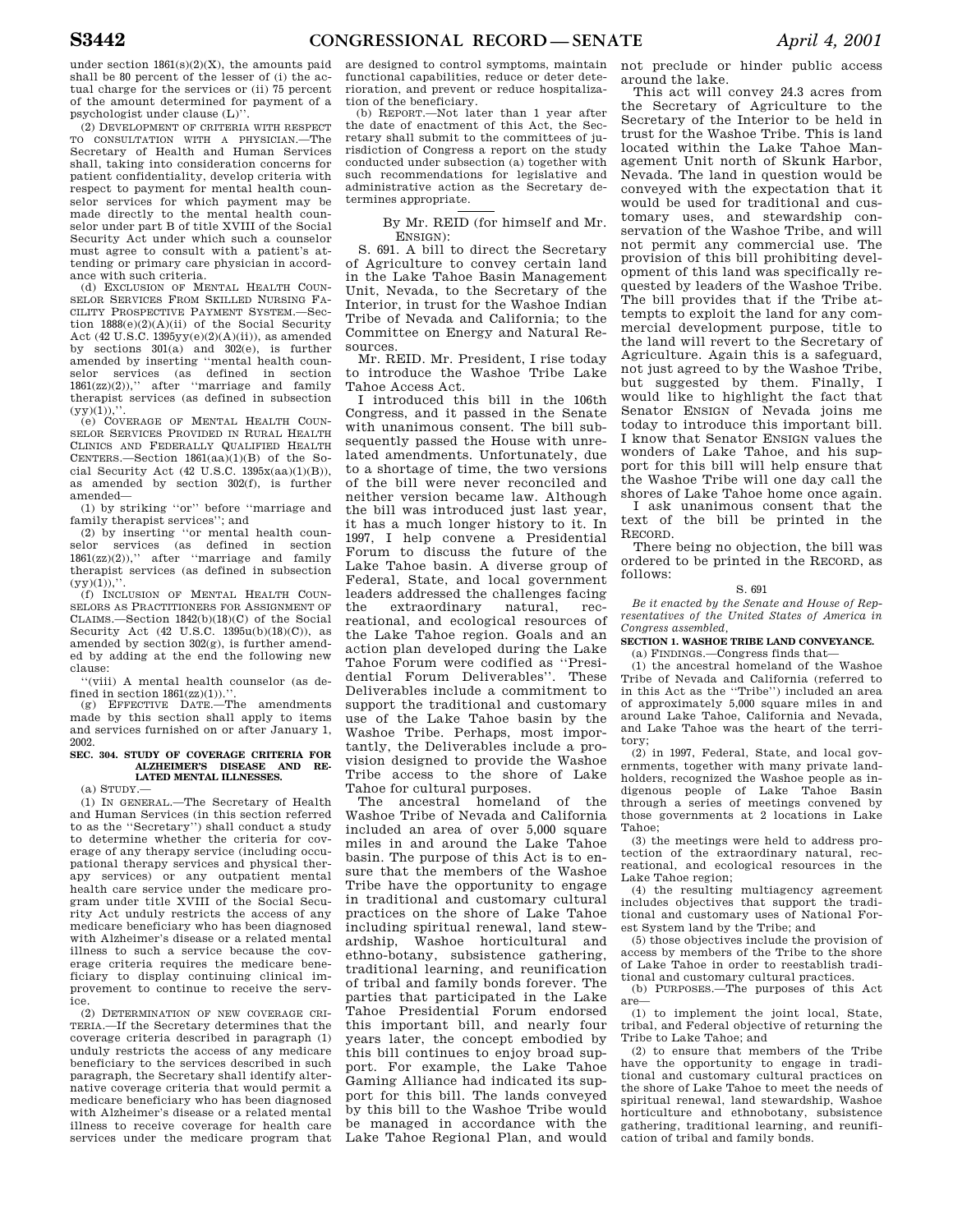(c) CONVEYANCE ON CONDITION SUBSE-QUENT.—Subject to valid existing rights, the easement reserved under subsection (d), and the condition stated in subsection (e), the Secretary of Agriculture shall convey to the Secretary of the Interior, in trust for the Tribe, for no consideration, all right, title, and interest in the parcel of land comprising approximately 24.3 acres, located within the Lake Tahoe Basin Management Unit north of Skunk Harbor, Nevada, and more particularly described as Mount Diablo Meridian, T15N, R18E, section 27, lot 3.

(d) EASEMENT.—

(1) IN GENERAL.—The conveyance under subsection (c) shall be made subject to reservation to the United States of a nonexclusive easement for public and administrative access over Forest Development Road #15N67 to National Forest System land, to be administered by the Secretary of Agriculture.

(2) ACCESS BY INDIVIDUALS WITH DISABIL-ITIES.—The Secretary of Agriculture shall provide a reciprocal easement to the Tribe permitting vehicular access to the parcel over Forest Development Road #15N67 to—

(A) members of the Tribe for administrative and safety purposes; and

(B) members of the Tribe who, due to age, infirmity, or disability, would have difficulty accessing the conveyed parcel on foot.

(e) CONDITION ON USE OF LAND.—

(1) IN GENERAL.—In using the parcel conveyed under subsection (c), the Tribe and members of the Tribe—

(A) shall limit the use of the parcel to traditional and customary uses and stewardship conservation for the benefit of the Tribe;

(B) shall not permit any permanent residential or recreational development on, or commercial use of, the parcel (including commercial development, tourist accommodations, gaming, sale of timber, or mineral extraction); and

(C) shall comply with environmental requirements that are no less protective than environmental requirements that apply under the Regional Plan of the Tahoe Regional Planning Agency.

(2) TERMINATION AND REVERSION.—If the Secretary of the Interior, after notice to the Tribe and an opportunity for a hearing, based on monitoring of use of the parcel by the Tribe, makes a finding that the Tribe has used or permitted the use of the parcel in violation of paragraph (1) and the Tribe fails to take corrective or remedial action directed by the Secretary of the Interior—

(A) title to the parcel in the Secretary of the Interior, in trust for the Tribe, shall terminate; and

(B) title to the parcel shall revert to the Secretary of Agriculture.

## By Mr. HELMS:

S. 692. A bill to issue a certificate of documentation for the vessel *Eagle:* to the Committee on Commerce, Science, and Transportation.

Mr. HELMS. Mr. President, today I sending to the desk S. 692, a bill that would grant a waiver of the so-called Jones Act to the Scour Barge *Eagle,* a ship owned by the State of North Carolina. Enactment of this essential legislation will enable the *Eagle* to clear silt buildup on the river bottom along the dock and wharf facilities of the North Carolina State Ports Authority.

The Scour Barge *Eagle* is an old U.S. Army barge outfitted with a pump and pipe system, commonly known as a ''scour jet.'' The ship directs pressured water at silt build-up points along

areas adjacent to the docking facilities of the North Carolina State Ports Authority in Wilmington. Proper drafts at berths along the docking facilities must be maintained in order for ships to on-load and off-load cargo, especially bulk cargos.

While it is clearly documented that the Scour Barge *Eagle* was built by Peden Steel Company in Raleigh, around 1943, this legislation is nevertheless essential because the State of North Carolina is unable to establish a continuous title chain. In the past Congress has passed similar legislation to grant Jones Act waivers so that similar vessels could operate in the coastwise trades.

Mr. President, a bill identical to the one I'm offering today was incorporated into S. 1089, the Coast Guard Authorization Act of 2000, which the Senate approved by unanimous consent last year. The House failed to pass the Senate bill, making it necessary to reintroduce this bill as I am doing today.

I do hope that the Senate will swiftly adopt this legislation. I ask unanimous consent that a copy of the text of this bill be printed in the RECORD.

There being no objection, the bill was ordered to be printed in the RECORD, as follows:

#### S. 692

*Be it enacted by the Senate and House of Representatives of the United States of America in Congress assembled,* 

### **SECTION 1. CERTIFICATE OF DOCUMENTATION FOR THE EAGLE.**

Notwithstanding section 27 of the Merchant Marine Act, 1920 (46 U.S.C. App. 883), chapter 121 of title 46, United States Code, and section 1 of the Act of May 28, 1906 (46 U.S.C. App. 292), the Secretary of Transportation shall issue a certificate of documentation with appropriate endorsement for employment in the coastwise trade for the vessel EAGLE (hull number BK–1754, United States official number 1091389) if the vessel—

(1) is owned by a State, a political subdivision of a State, or a public authority chartered by a State;

(2) if chartered, is chartered to a State, a political subdivision of a State, or a public authority chartered by a State;

(3) is operated only in conjunction with—

(A) scour jet operations; or

(B) dredging services adjacent to facilities owned by the State, political subdivision, or public authority; and

(4) is externally identified clearly as a vessel of that State, subdivision, or authority.

By Mr. GRASSLEY (for himself, Mr. BREAUX, and Mr. BURNS):

S. 693. A bill to amend the Social Security Act to provide additional safeguards for beneficiaries with representative payees under the Old-Age, Survivors, and Disability Insurance program or the Supplemental Security Income program; to the Committee on Finance.

Mr. GRASSLEY. Mr. President, I rise today to introduce legislation aimed at protecting Social Security benefits of some of the most vulnerable people in our society.

Today, I am introducing, along with my colleagues Senator BREAUX and Senator BURNS, the Social Security

Beneficiaries Protection Act of 2001. This legislation, identical to legislation introduced in the 106th Congress, is meant to provide additional safeguards for beneficiaries with organizational representative payees. Sometimes, beneficiaries are not capable of managing their benefits on their own. Usually, in these situations, a family member or close friend manages their benefits for them. However, there are those who, for whatever reason, don't have family or friends who are able to act as the representative payee. In those cases an organizational representative payee can handle their benefit checks.

Approximately, 750,000 Social Security beneficiaries have an organization handling their monthly checks. These organizations include social service agencies, banks and hospitals. Most of these organizations provide a much needed service.

However, in the spring of last year, the Senate Special Committee on Aging, which I chaired at the time, held a hearing examining the fraudulent misuse of benefits by some organizational representative payees. The hearing highlighted the findings of an investigation conducted by the Social Security Administration's, SSA, Office of Inspector General, OIG. James Huse, Inspector General for SSA testified that since fiscal year 1998 the Social Security Administration has identified over \$7.5 million in losses to beneficiaries. In several of those cases, hundreds of individuals were victims of severe abuses by organizational representative payees.

Another witness at the hearing, Ms. Betty Byrd testified to the hardship that is placed on a beneficiary who is the victim of a dishonest representative payee. Ms. Byrd was 70 years old and required a representative payee because of an extended hospital stay 100 miles from her home, followed by placement in an assisted living facility. Her fee-for-service organizational representative payee, Greg Gamble, was responsible for collecting Ms. Byrd's benefits and paying her utility bills, medical expenses, and rent. However, Mr. Gamble had his own ideas for how to spend Ms. Byrd's money. He stopped paying her rent and as a result she was forced to sell her trailer. The power was turned off because he stopped paying her utility bills. Her care facility informed her that Mr. Gamble was several months behind on her payments. The nursing home threatened to evict her. In her own words she was left, ''almost homeless, without medical care, and in serious financial trouble.'' Mr. Gamble was caught and pled guilty to using his clients' benefits for his own purposes. He has agreed to pay back \$303,314.

The primary purpose of this legislation, which is based on recommendations by Social Security Administration Office of Inspector General, is to provide immediate relief to victims of representative payee fraud. By providing SSA with the authority to re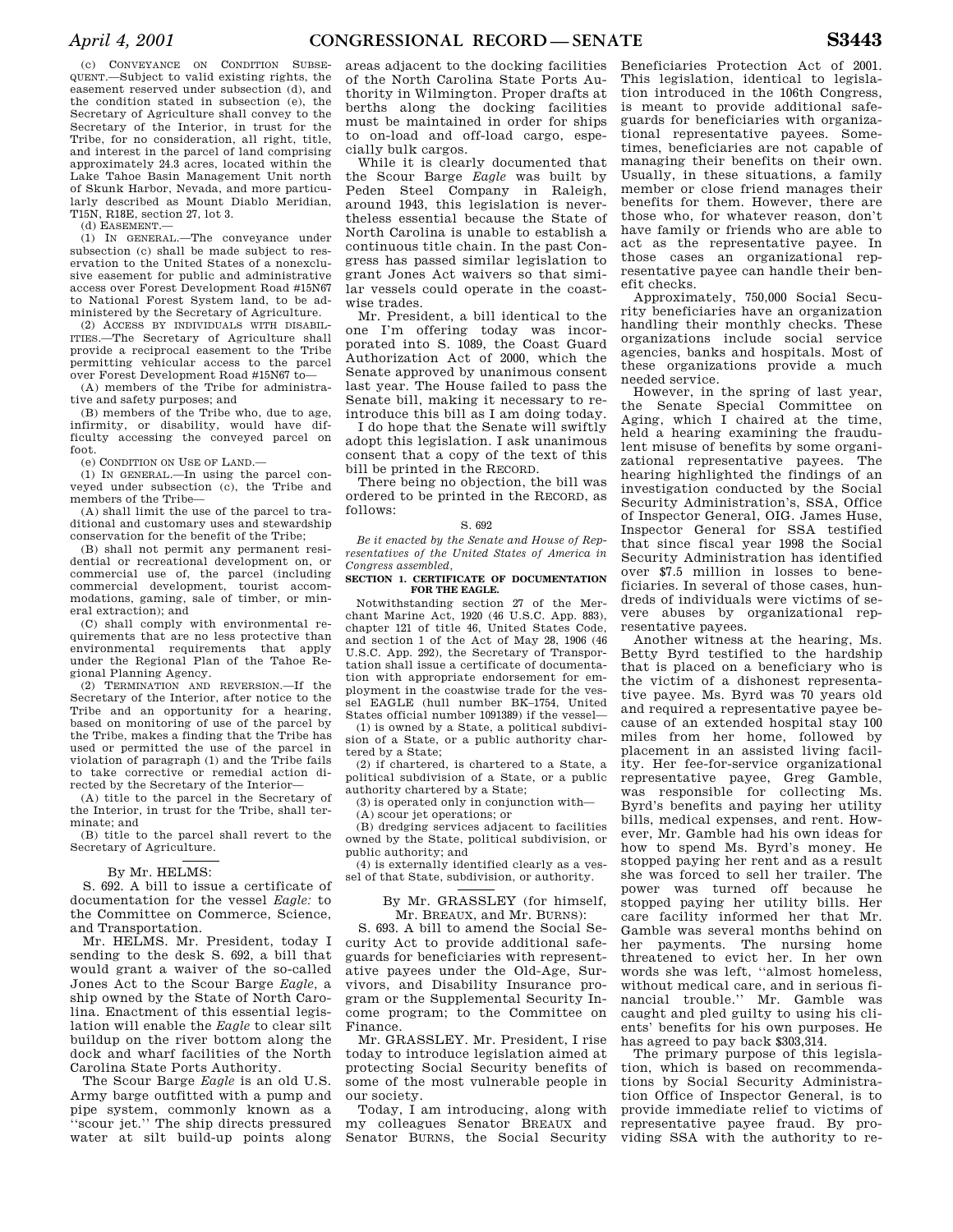issue benefits victims would be made whole again.

This legislation would also provide for additional accountability by payees to the SSA in an effort to prevent abuses from taking place in the future. While the Social Security Administration does have a selection process in place, it needs strengthening.

The Social Security Beneficiaries Protection Act of 2001 would require that non-governmental fee-for-service organizational representative payees be licensed and bonded. Under current law, an organization representative payee is only required to get one or the other.

For any month in which the Social Security Commissioner or the courts have determined that an organizational representative payee misused all or part of an individual's benefits he or she would be required to forfeit the fees. The legislation would also make the representative payee liable for any misused benefits.

Ms. Byrd's story demonstrates there is a need for stronger safeguards to protect the elderly and disabled who require an organizational representative payee. I urge my colleagues to cosponsor this important legislation and help protect the most vulnerable Social Security beneficiaries.

> By Mr. LEAHY (for himself, Mr. BENNETT, Mr. LIEBERMAN, Mr. DODD, Mr. COCHRAN, Mrs. LIN-COLN, Mr. REID, and Mr. DOMEN-ICI):

S. 694. A bill to amend the Internal Revenue Code of 1986 to provide that a deduction equal to fair market value shall be allowed for charitable contributions of literary, musical, artistic, or scholarly compositions created by the donor; to the Committee on Finance.

Mr. LEAHY. Mr. President, I rise today to introduce legislation, the Artist-Museum Partnership Act, to enable our country to keep cherished art works in the United States and to preserve them in our public institutions, while erasing an inequity in our tax code that currently serves as a disincentive for artists to donate their works to museums and libraries. This is the same bill I introduced last year with my colleagues Senator BENNETT and Senator LIEBERMAN. I would like to thank them for their leadership in this area and also to thank Senators DODD, COCHRAN, LINCOLN, REID, and DOMENICI for cosponsoring this bipartisan bill.

In a nutshell, our bill would allow artists, writers and composers who donate works to museums and libraries to take a tax deduction equal to the fair market value of the work. This is something that collectors who make similar donations are already able to do. If we as a nation want to ensure that art works created by living artists are available to the public in the future, for study or for pleasure, it is something that artists should be allowed to do as well. Under current law,

artists who donate self-created works are only able to deduct the cost of supplies such as canvas, pen, paper, ink, which does not even come close to their true value. This is unfair to artists and it hurts museums and libraries, large and small, that are dedicated to preserving works for posterity.

In my State of Vermont, we are incredibly proud of the great works produced by hundreds of local artists who choose to live and work in the Green Mountain State. Displaying their creations in museums and libraries helps develop a sense of pride among Vermonters and strengthens a bond with Vermont, its landscape, its beauty and its cultural heritage. Anyone who has gazed at a painting in a museum or examined an original manuscript or composition, and has gained a greater understanding of both the artist and the subject as a result, knows the tremendous value of these works. I would like to see more of them, not fewer, preserved in Vermont and across the country.

Prior to 1969, artists and collectors alike were able to take a deduction equivalent to the fair market value of a work, but Congress changed the law with respect to artists in the Tax Reform Act of 1969. Since then, fewer and fewer artists have donated their works to museums and cultural institutions. The sharp decline in donations to the Library of Congress clearly illustrates this point. Until 1969, the Library of Congress received 15 to 20 large gifts of manuscripts from authors each year. In the four years following the elimination of the deduction, the library received only one such gift. Instead, many of these works have been sold to private collectors, and are no longer available to the general public.

For example, prior to the enactment of the 1969 law, Igor Stravinsky planned to donate his papers to the Music Division of the Library of Congress. But after the law passed, his papers were sold instead to a private foundation in Switzerland. We can no longer afford this massive loss to our cultural heritage. This loss was an unintended consequence of the tax bill that should now be corrected.

More than 30 years ago, Congress changed the law for artists in response to the perception that some taxpayers were taking advantage of the law by inflating the market value of self-created works. Since that time, however, the government has cut down significantly on the abuse of fair market value determinations. Under this legislation, artists who donate their own paintings, manuscripts, compositions, or scholarly compositions, would be subject to the same new rules that all taxpayer/collectors who donate such works must now follow. This includes providing relevant information as to the value of the gift, providing appraisals by qualified appraisers, and, in some cases, subjecting them to review by the Internal Revenue Service's Art Advisory Panel.

In addition, donated works must be accepted by museums and libraries, which often have strict criteria in place for works they intend to display. The institutions must also certify that it intends to put the work to a use that is related to the institution's tax exempt status. For example, a painting contributed to an educational institution must be used by that organization for educational purposes. It could not be sold by the institution for profit. Similarly, a work could not be donated to a hospital or other charitable institution that did not intend to use the work in a manner related to the function constituting the donee's exemption under Section 501 of the tax code. Finally, the fair market value of the work could only be deducted from the portion of the artist's income that has come from the sale of similar works, or related activities.

This bill would also correct another disparity in the tax treatment of selfcreated works—how the same work is treated before and after an artist's death. While living artists may only deduct the material costs of donations, donations of those same works after death are deductible from estate taxes at the fair market value of the work. In addition, when an artist dies, works that are part of his or her estate are taxed on the fair market value.

Last year, the Joint Committee on Taxation estimated that our bill would cost \$48 million over 10 years. This is a moderate price to pay for our education and the preservation of our cultural heritage. The time has come for us to correct an unintended consequence of the 1969 law and encourage rather than discourage the donations of art works by their creators. This bill could, and I believe would, make a critical difference in an artist's decision to donate his or her work, rather than sell it to a private party, where it may become lost to the public forever.

I want to thank my colleagues again for cosponsoring this bipartisan legislation. I also ask unanimous consent to have printed in the RECORD letters from the Association of Art Museum Directors, The Museum of Fine Arts, Houston, the Theatre Communications Group, Inc., and the Whitney Museum of American Art in support of this bill.

There being no objection, the letters were ordered to be printed in the RECORD, as follows:

WHITNEY MUSEUM OF AMERICAN ART, *New York, NY, April 3, 2001.* 

Senator PATRICK LEAHY,

Senator ROBERT BENNETT,

*U.S. Senate,* 

*Washington, DC.* 

DEAR SENATORS LEAHY AND BENNETT: On behalf of the staff and Board of Trustees of the Whitney Museum of American Art, I thank you for introducing the ''Artist-Museum Partnership Act''. This legislation, which would allow artists, writers and composers to deduct the fair-market value of a contribution of their own work to a charitable institution, will benefit museums, and their visitors, across the country.

As a result of changes to the tax code of 1969, visual artists, writers and composers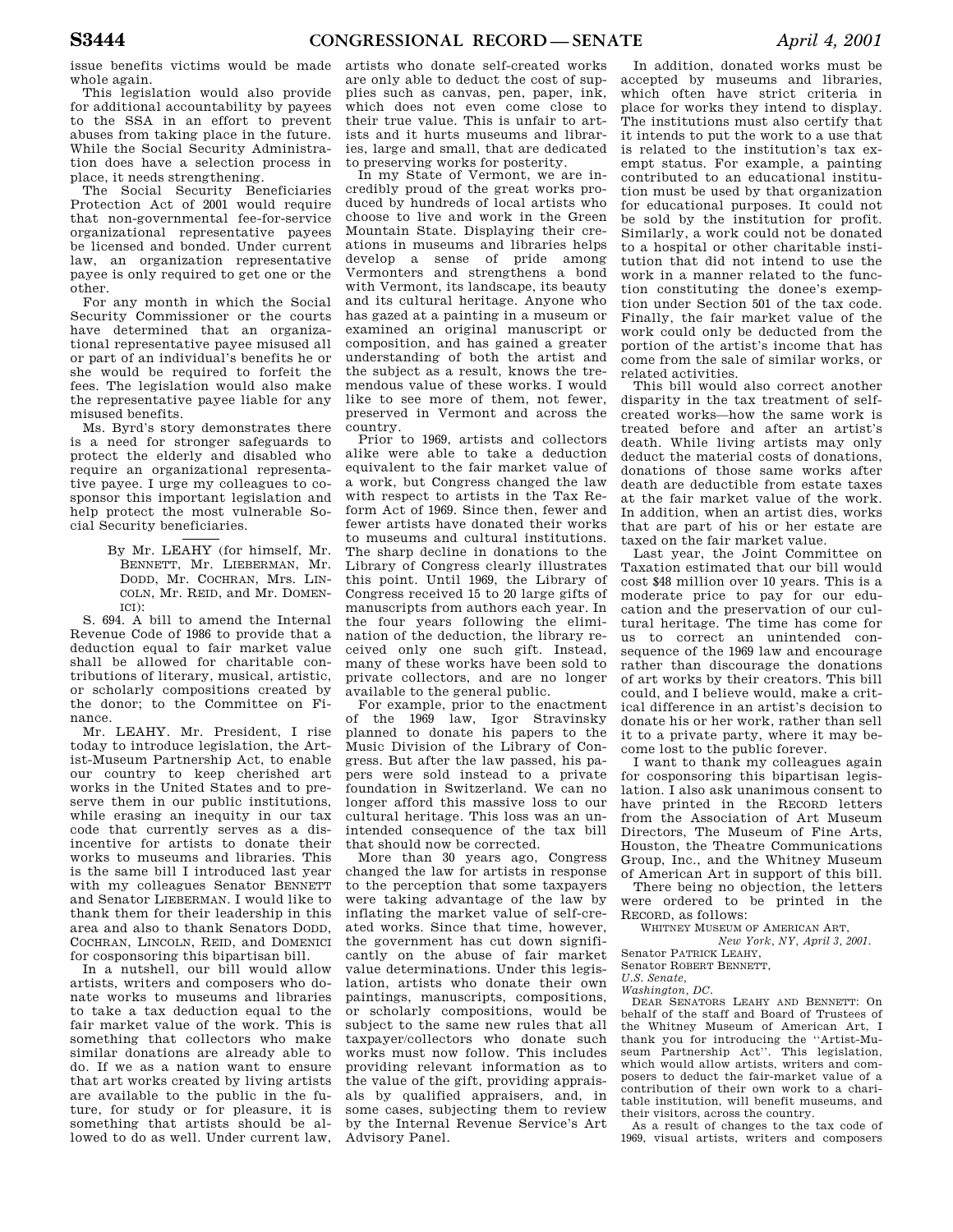can no longer take a deduction based on the fair-market value of a contribution of their own work. The artists' deduction is limited to the cost of materials in preparing the work—in the case of a visual artist, canvas and paint. However, a collector, making an identical donation, may take the fair-market value deduction for the work. Once the artist dies, his or her spouse may donate the work for a fair-market value deduction. In addition, works of art left to an artist's estate are evaluated at the fair-market value for purposes of determining estate taxes.

Since the 1969 repeal, contributions to museum and libraries by living artists and writers have all but disappeared, depriving the public of access to its cultural heritage. Many of these pieces are sold abroad or into private collections and never seen again.

Thank you again for your continued support of artists and arts institutions in this country. We are all deeply appreciative. Sincerely,

### MAXWELL L. ANDERSON.

# THEATRE COMMUNICATIONS GROUP, INC.

*New York, NY, April 4, 2001.*  Senator PATRICK LEAHY,

Senator ROBERT BENNETT,

*U.S. Senate, Washington, DC.* 

DEAR SENATORS LEAHY AND BENNETT: On behalf of Theatre Communications Group the national service organization for the American theatre—and the 384 not-for-profit theatres across the country that comprise our membership and which present performances to a combined annual attendance of more than 17 million people, I thank you for introducing the ''Artist-Museum Partnership Act''. This legislation, which would allow artists, writers and composers to deduct the fair-market value of a contribution of their own work to a charitable institution, is fully supported by Theatre Communications

Group, which endorses its passage. As a result of changes to the tax code of 1969, visual artists, writers and composers can no longer take a deduction based on the fair-market value of a contribution of their own work. The artists' deduction is limited to the cost of materials in preparing the work—in the case of a visual artist, canvas and paint. However, a collector, making an identical donation, may take the fair-market value deduction for the work. Once the artist dies, his or her spouse may donate the work for a fair-market value deduction. In addition, works of art left to an artist's estate are evaluated at the fair-market value for purposes of determining estate taxes.

Since the 1969 repeal, contributions to museums and libraries by living artists and writers have all but disappeared, depriving the public of access to its cultural heritage. Many of these pieces are sold abroad or into private collections and never seen again.

Thank you again for your continued support of artists and arts institutions in this country.

Sincerely,

BEN CAMERON, *Executive Director.* 

ASSOCIATION OF ART MUSEUM DIRECTORS, *New York, NY, April 4, 2001.*  Senator PATRICK LEAHY,

Senator ROBERT BENNETT,

*U.S. Senate* 

*Washington, DC.* 

DEAR SENATORS LEAHY and BENNETT: On behalf of the Association of Art Museum Directors (AAMD), founded in 1916 and representing 170 art museums nationwide, I thank you for introducing the ''Artist-Museum Partnership Act''. This legislation, which would allow artists, writers and composers to deduct the fair-market value of a contribution of their own work to a charitable institution, is fully supported by the AAMD, which endorses its passage.

As a result of changes to the tax code of 1969, visual artists, writers and composers can no longer take a deduction based on the fair-market value of contribution of their own work. The artists' deduction is limited to the cost of materials in preparing the work—in the case of a visual artist, canvas and paint. However, a collector, making an identical donation, may take the fair-market value deduction for the work. Once the artist dies, his or her spouse may donate the work for a fair-market value deduction. In addition, works of art left to an artist's estate are evaluated at the fair-market value for purposes of determining estate taxes.

Since the 1969 repeal, contributions to museum and libraries by living artists and writers have all but disappeared, depriving the public of access to its cultural heritage. Many of these prices are sold abroad or into private collections and never seen again.

Thank you again for your continued support of artists and arts institutions in this country.

Sincerely,

MILLICENT HALL GAUDIERI, *Executive Director.* 

THE MUSEUM OF FINE ARTS, HOUSTON, *Houston, TX, March 28, 2001.* 

Senator ROBERT BENNETT,

Senator PATRICK LEAHY, *U.S. Senate* 

*Washington, DC.* 

DEAR SENATORS BENNETT AND LEAHY: On behalf of the Trustees of the Museum of Fine Arts, Houston, I would like to express my appreciation to you for introducing the ''Artist-museum Partnership Act.'' The legislation is long overdue and will be useful to museums in soliciting original works of art from artists. May museums do not have funds to purchase art and must rely on donations. Since 1969, when the law was repealed that allowed artists to take a fair-market value deduction, contributions from living artists to museums has dramatically decreased.

Many important works by regional or ethnic artists are sold rather than donated because the majority of artists simply cannot afford to donate their works when they can only take a deduction equal to the cost of materials. The bill you have drafted is an important step in helping small and midsized museums add these works to their collections for the public to enjoy.

Thank you again for this thoughtful piece of legislation.

Sincerely,

PETER C. MARZIO, *Director.* 

Mr. BENNETT. Mr. President, I am proud to join the Senator from Vermont today to introduce the Artist-Museum Partnership Act. This important legislation will remove an unfortunate inequity in our tax code by allowing living artists to deduct the fairmarket value of their art work when they contribute the work to museums or other public institutions.

As the tax code is currently written, art collectors are allowed to deduct the fair market value of any piece of art donated to a museum. At the same time, if the artist who created that work of art were to donate the same piece, he or she would be allowed to deduct only the material cost of the

work, which may be nothing more than a canvas, a tube of paint, and a wooden frame. This inequity has created a disincentive for artists who would otherwise donate their work to museums. The solution is simple: treat collectors and artists the same way. This bill will do just that.

While this bill will certainly help artists, the real beneficiaries are museums, historians, and most importantly, the general public. This change in the tax code will increase the number of original pieces donated to public institutions, giving scholars greater access to an artist's work during the lifetime of that artist, as well as providing for an increase in the public display of such work. Museum-goers will have a greater opportunity to learn not only from the master artists of past centuries, but also from artists who are at the forefront of their fields today.

I want to thank Senator LEAHY for his work on this bill. He and I have introduced similar legislation in the past, and we hope that our colleagues will see this bill for what it is a reasonable solution to an unintentional inequity in our tax code. I urge my colleagues to support this common-sense legislation. The fiscal impact of the Artist-Museum Partnership Act on the federal budget will be minimal, but the benefit to our nation's cultural and artistic heritage cannot be overstated. This minor correction to the tax code is long overdue, and the Senate should act on this legislation to remedy the problem.

> By Mr. DORGAN (for himself, Mr. BINGAMAN, and Mr. BYRD):

S. 695. A bill to provide parents, taxpayers, and educators with useful, understandable school report cards; to the Committee on Health, Education, Labor, and Pensions.

Mr. DORGAN. Mr. President, today I am introducing the Standardized School Report Card Act, along with Senators BINGAMAN and BYRD.

Every six to nine weeks, schools all across the country send parents report cards evaluating how their child is doing. Rarely, however, do parents ever get any sense of how their child's school is performing. And let's face it: The two are inextricably linked. It is not as meaningful for a child to be among the best in his or her school if the school itself is among the worst.

As a parent of two children in public school, I believe it is very important for parents, taxpayers, teachers, and the public to have some way of measuring how their school is performing, relative to other schools in the area, the state, the country, and even the world. The legislation I am introducing today along with Senators BINGAMAN and BYRD would give parents and taxpayers an important tool for evaluating how their school is doing.

Our legislation would require that schools and states develop an annual, easily understandable report card and widely disseminate it to parents, taxpayers, teachers, and the public.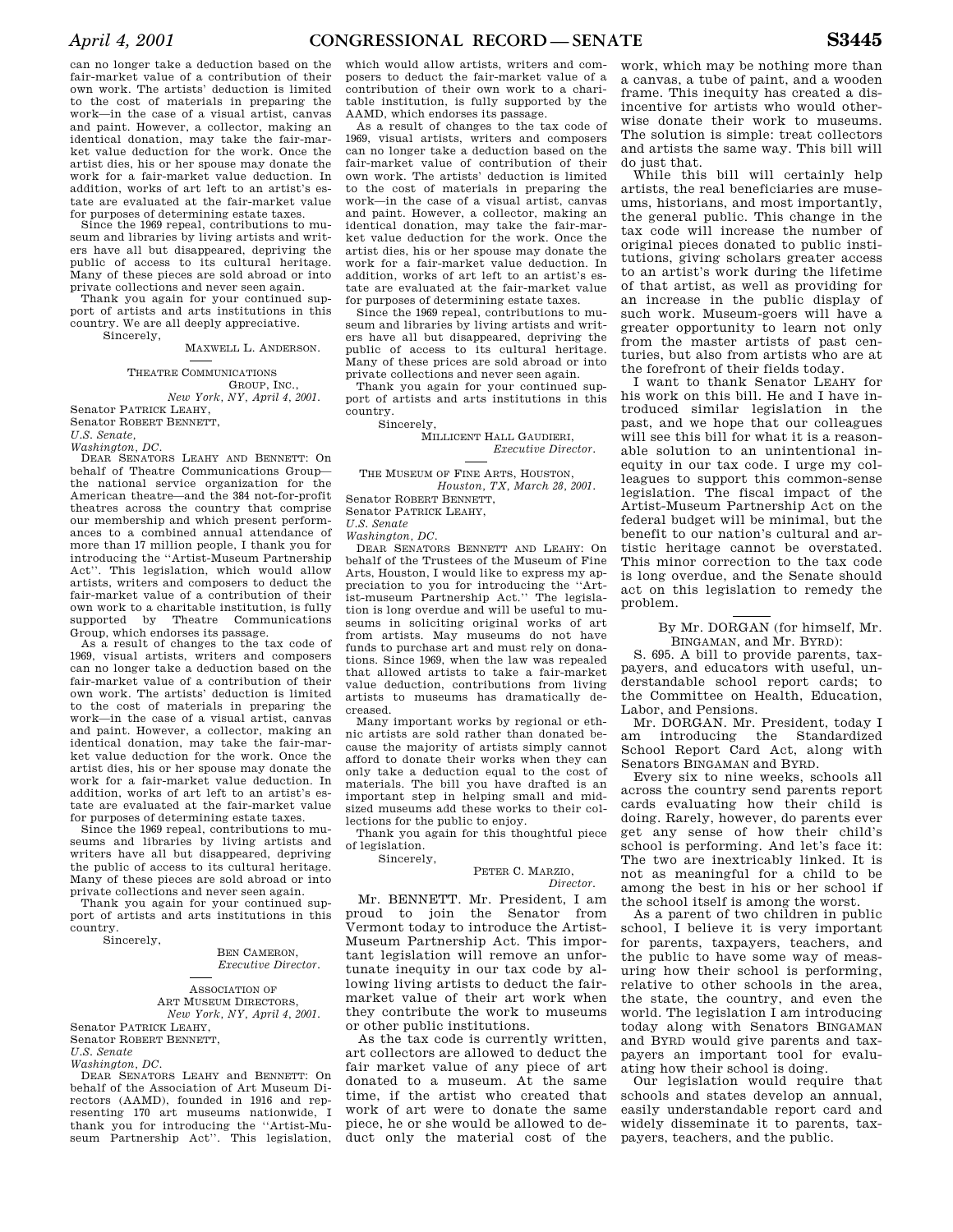I am pleased that the concept of school report cards has bipartisan support. President Bush called for schoolby-school report cards on student achievement in his ''No Child Left Behind'' education plan. In addition, Senator DASCHLE and the others have provided for school report cards in S. 10, the Educational Excellence for All Learners Act. And the Better Education for Students and Teachers Act, which was reported by the Senate Committee on Health, Education, Labor, and Pensions, includes some limited school report card language that I think can form the basis for helpful reports for parents and taxpayers.

The Standardized School Report Card Act that I am introducing today would require schools and states to cover eight key, basis areas in their report cards, plus any other areas of indicators of quality they want to include. The eight subject areas schools would be ''graded'' on are: Student performance; attendance, graduation and dropout rates; professional qualifications of teachers; average class size; school safety; parental involvement; student access to technology; and whether they have been identified by the State for improvement. These eight areas were chosen largely because they were the ones parents themselves said they felt were most critical, in focus groups around the country conducted by the Center for Community Change.

Some might say this legislation is unnecessary. After all, according to Education Week, 36 states already require schools to publish a school report card. In addition, the Congressional Research Services has looked at the kinds of data that states already require their schools to report and/or collect. According to the CRS, 47 states have ''report cards'' in at least one of the eight areas specified by the Standardized School Report Card Act.

However, the content of these report cards varies widely. In fact, according to a report by Education Week, no two state report cards cover exactly the same information, so they cannot be a useful tool for parents and educators to compare their school with other schools in the state or nation.

For instance, in my state of North Dakota, the state Department of Public Instruction has designed a ''school district profile'' that is published for each school district in the state. These profiles include lots of interesting and helpful information, including a lot of data not required by my legislation. However, there is also some valuable data missing from this report that parents would want to know about, such as the number of teachers who have emergency certification or the incidents of school violence.

By requiring all schools to report on at least these eight key areas, my school report card legislation will provide parents with the ability to measure how their school is doing relative to other schools.

Schools will also have to be sure that they widely disseminate their report

cards. According to Education Week, most people have never seen a report card for their local school, even though 90 percent think a school report card would be helpful.

This legislation is not about the Federal government wresting control of education away from local school boards, where it belongs. Rather, it is about whether parents, no matter where they live, have an opportunity and the ability to measure how well their children are doing from community to community, school to school, state to state?

As a nation, we spend more than \$375 billion annually to provide an education to our elementary and secondary children. Parents and taxpayers deserve to know what we are getting for the money we are spending on K–12 education.

Those in this country who are concerned about our education system know that we must make some improvements. How do we make improvements? You create a blueprint, a plan, for fixing what is wrong. But before you can do that, you must first assess what is right and what is wrong. And we do not have a basic approach by which parents can measure what is right or wrong with their local school.

The lack of obtainable, understandable information is a major barrier to parents' more active involvement in the education of their children. In Georgia, the number of schools developing local school improvement plans increased by 300 percent following the first publication of report cards in 1996. I feel strongly that's because parents will hold their schools accountable if they have the information they need to determine whether improvements are needed.

Times have changed. This is not 40 years ago when we as a country could tie one hand behind our back and beat anybody else in the world at almost anything, and do it easily. We now face shrewd, tough international competition in every direction we look. We now face competition in the job market, in our economies, and in our schools. Our children compete with countries that send their kids to school 240 days a year, while we send our kids to school 180 days a year.

In short, parents have a right to know whether their kids are receiving a quality education, no matter what State they live in, no matter what city or school district they live in. I encourage my colleagues to cosponsor this legislation. When the Senate begins debate on the Better Education for Students and Teachers Act, I intend to work with my colleagues on both sides of the aisle to strengthen the school report card provisions already in the Senate bill.

I ask unanimous consent that the text of this bill be printed in the RECORD.

There being no objection, the bill was ordered to be printed in the RECORD, as follows:

## S. 695

*Be it enacted by the Senate and House of Representatives of the United States of America in Congress assembled,* 

# **SECTION 1. SHORT TITLE.**

This Act may be cited as the ''Standardized School Report Card Act''.

# **SEC. 2. FINDINGS.**

Congress makes the following findings:

(1) According to the report ''Quality Counts 99'', by Education Week, 36 States require the publishing of annual report cards on individual schools, but the content of the report cards varies widely.

(2) The content of most of the report cards described in paragraph (1) does not provide parents with the information the parents need to measure how their school or State is doing compared with other schools and States.

(3) Ninety percent of taxpayers believe that published information about individual schools would motivate educators to work harder to improve the schools' performance.

(4) More than 60 percent of parents and 70 percent of taxpayers have not seen an individual report card for their area school.

(5) Dissemination of understandable information about schools can be an important tool for parents and taxpayers to measure the quality of the schools and to hold the schools accountable for improving performance.

### **SEC. 3. PURPOSE.**

The purpose of this Act is to provide parents, taxpayers, and educators with useful, understandable school report cards.

# **SEC. 4. DEFINITIONS.**

The terms used in this Act have the meanings given the terms under section 14101 of the Elementary and Secondary Education Act of 1965.

#### **SEC. 5. REPORT CARDS.**

(a) STATE REPORT CARDS.—Each State educational agency receiving assistance under the Elementary and Secondary Education Act of 1965 shall produce and widely disseminate an annual report card for parents, the general public, teachers and the Secretary of Education, in easily understandable language, with respect to elementary schools and secondary schools in the State. The report card shall contain information regarding—

(1) student performance on statewide assessments in language arts, mathematics, and history, plus any other subject areas in which the State requires assessments, including—

(A) comparisons with students from different school districts within the State, and, to the extent possible, comparisons with students throughout the Nation;

(B) a statement on the 3-year trend in the percentage of students performing at the basic, proficient, and advanced levels; and

(C) a statement of the percentage of students not tested and a listing of categories of the reasons why such students were not tested;

(2) attendance and 4-year graduation rates, the number of students completing advanced placement courses, and the annual school dropout rate, as calculated by procedures conforming with the National Center for Education Statistics Common Core of Data;

(3) professional qualifications of teachers in the State, including the percentage of class sections taught by teachers who are not certified to teach in that subject, and the percentage of teachers with emergency or provisional certification;

(4) average class size in the State broken down by school level;

(5) school safety, including the safety of school facilities, incidents of school violence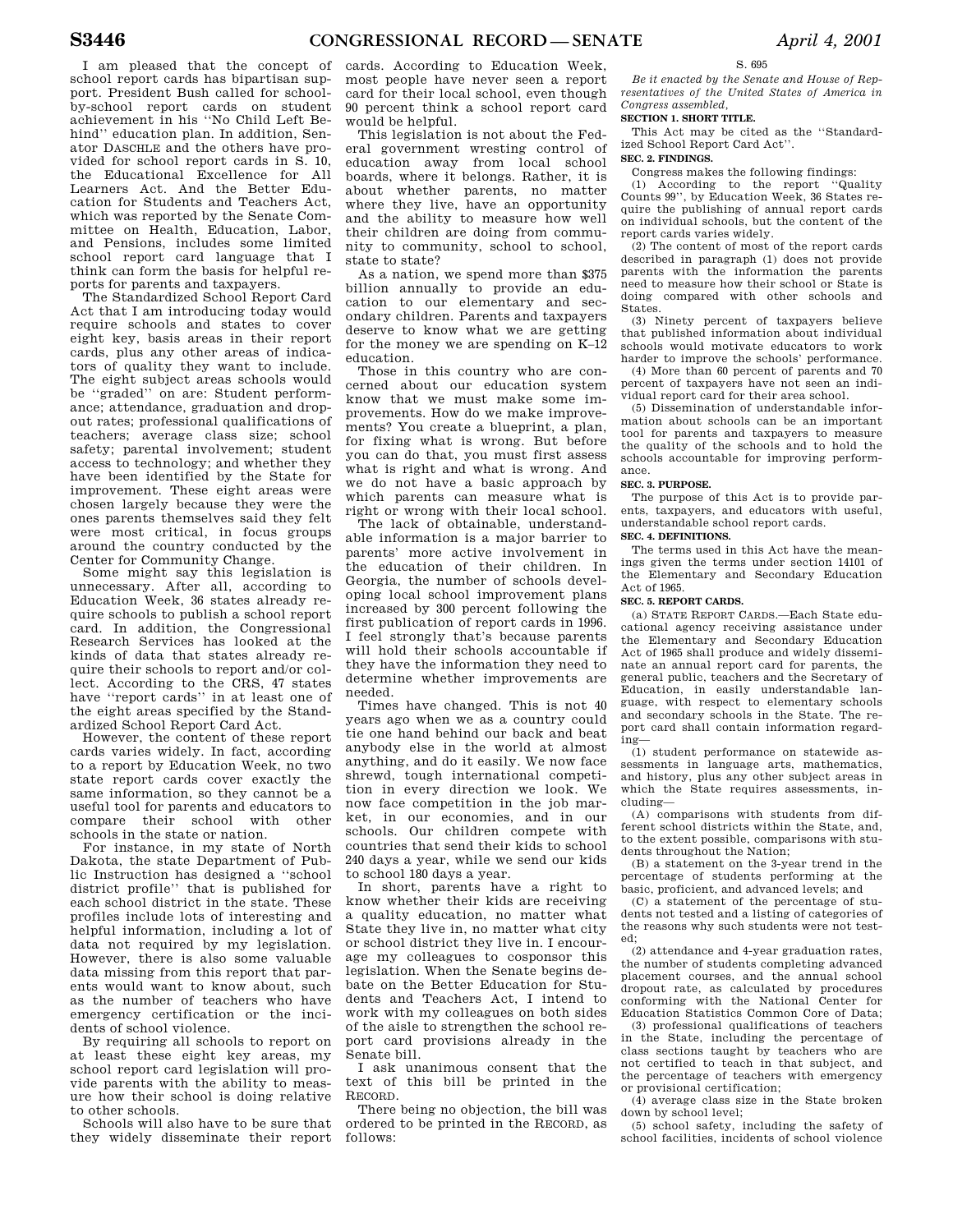and drug and alcohol abuse, and the number of instances in which a student was determined to have brought a firearm to school under the State law described in the Gun-Free Schools Act of 1994 and the incidence of student suspensions and expulsions;

(6) to the extent practicable, parental involvement, as measured by the extent of parental participation in school parental involvement policies described in section 1118(b) of the Elementary and Secondary Education Act of 1965;

(7) student access to technology, including the number of computers for educational purposes, the number of computers per classroom, and the number of computers connected to the Internet;

(8) information regarding the schools identified by the State for school improvement; and

(9) other indicators of school performance and quality.

(b) SCHOOL REPORT CARDS.—Each school receiving assistance under the Elementary and Secondary Education Act of 1965, or the local educational agency serving that school, shall produce and widely disseminate an annual report card for parents, the general public, teachers and the State educational agency, in easily understandable language, with respect to elementary or secondary education, as appropriate, in the school. The report card shall contain information regarding—

(1) student performance in the school on statewide assessments in language arts, mathematics, and history, plus any other subject areas in which the State requires assessments, including—

(A) comparisons with other students within the school district, in the State, and, to the extent possible, in the Nation;

(B) a statement on the 3-year trend in the percentage of students performing at the basic, proficient, and advanced levels; and

(C) a statement of the percentage of students not tested and a listing of categories of the reasons why such students were not tested;

(2) attendance and 4-year graduation rates, the number of students completing advanced placement courses, and the annual school dropout rate, as calculated by procedures conforming with the National Center for Education Statistics Common Core of Data;

(3) professional qualifications of the school's teachers, including the percentage of class sections taught by teachers not certified to teach in that subject, and the percentage of teachers with emergency or provisional certification;

(4) average class size in the school broken down by school level, and the enrollment of students compared to the rated capacity of the school;

(5) school safety, including the safety of the school facility, incidents of school violence and drug and alcohol abuse, the number of instances in which a student was determined to have brought a firearm to school under the State law described in the Gun-Free Schools Act of 1994, and the incidence of student suspensions and expulsions;

(6) parental involvement, as measured by the extent of parental participation in school parental involvement policies described in section 1118(b) of the Elementary and Secondary Education Act of 1965;

(7) student access to technology, including the number of computers for educational purposes, the number of computers per classroom, and the number of computers connected to the Internet;

(8) information regarding whether the school has been identified for school improvement; and

(9) other indicators of school performance and quality.

(c) MODEL SCHOOL REPORT CARDS.—The Secretary of Education shall use funds made available to the Office of Educational Research and Improvement to develop a model school report card for dissemination, upon request, to a school, local educational agency, or State educational agency.

(d) DISAGGREGATION OF DATA.—Each State educational agency or school producing an annual report card under this section shall disaggregate the student data reported under subsection (a) or (b), as appropriate, in the same manner as results are disaggregated under section  $1111(b)(3)(I)$  of the Elementary and Secondary Education Act of 1965.

(e) DISSEMINATION AND ACCESSIBILITY OF REPORT CARDS.—

(1) STATE REPORT CARDS.—State annual report cards under subsection (a) shall be disseminated to all elementary schools, secondary schools, and local educational agencies in the State, and made broadly available to the public through means such as posting such reports on the Internet and distribution to the media, and through public agencies.

(2) LOCAL AND SCHOOL REPORT CARDS.— Local educational agency report cards and elementary school and secondary school report cards under subsection (b) shall be disseminated to all elementary schools and secondary schools served by the local educational agency and to all parents of students attending such schools, and shall be made broadly available to the public through means such as posting such report on the Internet and distribution to the media, and through public agencies.

(f) GRANTS AUTHORIZED.—The Secretary of Education shall award a grant to each State having a State report card that meets the requirements of subsection (a) to enable the State to annually publish report cards for each elementary and secondary school that receives funding under the Elementary and Secondary Education Act of 1965 and is served by the State. The amount of a State grant under this section shall be equal to the State's allotment under subsection (g)(2).

(g) RESERVATIONS AND ALLOTMENTS.—

(1) RESERVATIONS.—From the amount appropriated under subsection (j) to carry out this Act for each fiscal year the Secretary of Education shall reserve—

(A)  $\frac{1}{2}$  of 1 percent of such amount for payments to the Secretary of the Interior for activities approved by the Secretary of Education consistent with this Act, in schools operated or supported by the Bureau of Indian Affairs on the basis of their respective needs for assistance under this Act; and

(B)  $\frac{1}{2}$  of 1 percent of such amount for payments to outlying areas, to be allotted in accordance with their respective needs for assistance under this Act, as determined by the Secretary of Education, for activities approved by the Secretary of Education that are consistent with this Act.

(2) STATE ALLOTMENTS.—From the amount appropriated under subsection (j) for a fiscal year and remaining after amounts are reserved under paragraph (1), the Secretary of Education shall allot to each State having a State report card meeting the requirements of subsection (a) an amount that bears the same relationship to such remainder as the number of public school students enrolled in elementary schools and secondary schools in the State bears to the total number of such students so enrolled in all States.

(h) WITHIN-STATE ALLOCATIONS.—Each State educational agency receiving a grant under subsection (f) shall allocate the grant funds that remain after carrying out the activities required under subsection (e)(1) to local educational agencies in the State.

(i) STATE RESERVATION OF FUNDS.—Each State educational agency receiving a grant under subsection (f) may reserve —

(1) not more than 10 percent of the grant funds to carry out activities described in subsections (a) and (b), and subsection  $(e)(1)$ , for fiscal year 2002; and

(2) not more than 5 percent of the grant funds to carry out activities described in sections (a) and (b), and subsection (e)(1), for fiscal year 2003 and each of the 3 succeeding fiscal years.

(j) AUTHORIZATION OF APPROPRIATIONS.— There are authorized to be appropriated to carry out this Act, \$5,000,0000 for fiscal year 2002, and such sums as may be necessary for each of the 4 succeeding fiscal years.

# By Mr. BROWNBACK:

S. 696. A bill to prohibit the Federal Communications Commission from applying spectrum aggregation limits to spectrum assigned by auction after 2000; to the Committee on Commerce, Science, and Transportation.

Mr. BROWNBACK. Mr. President, today I rise to reintroduce the Third Generation Wireless Internet Act. This legislation, which I first introduced in the 106th Congress, is needed today more then ever. The Act requires The Federal Communications Commission (FCC) to lift the current cap on the amount of spectrum any one company may be licensed to use in a market.

Today, over 104 million Americans are benefitting from the products and services being offered by our nation's wireless industry. The public has benefited from stiff competition among industry participants as 244.8 million Americans can choose between three and eight wireless service providers, with 181.7 million of them able to choose from at least five service providers. The result of this competition has been a fifty percent decrease in wireless rates between 1988 and 2000, while the total number of minutes used has increased forty-two percent over that same period.

Impressive as is the development of the wireless marketplace, our nation's wireless industry is fast approaching a crossroads where it will transition from voice and text messaging services to a marriage of wireless mobility with the power of the Internet and broadband Internet access: the ability to deliver voice, video, and data simultaneously over one wireless device. This transition will be made possible by the deployment of third generation technology, commonly referred to as ''3G,'' which combines wireless mobility with transmission speeds and capacity resembling that of the broadband pipes being laid primarily in urban markets by wireline companies.

Congress, the FCC, and the National Telecommunications and Information Administration continue to work to identify sufficient spectrum resources for a timely 3G deployment. The Third Generation Wireless Internet Act will ensure that companies currently at the limits of the spectrum they are permitted to use under FCC regulations will still be able to participate in 3G deployment once the spectrum is identified.

Just as Internet access, especially broadband Internet access, promises to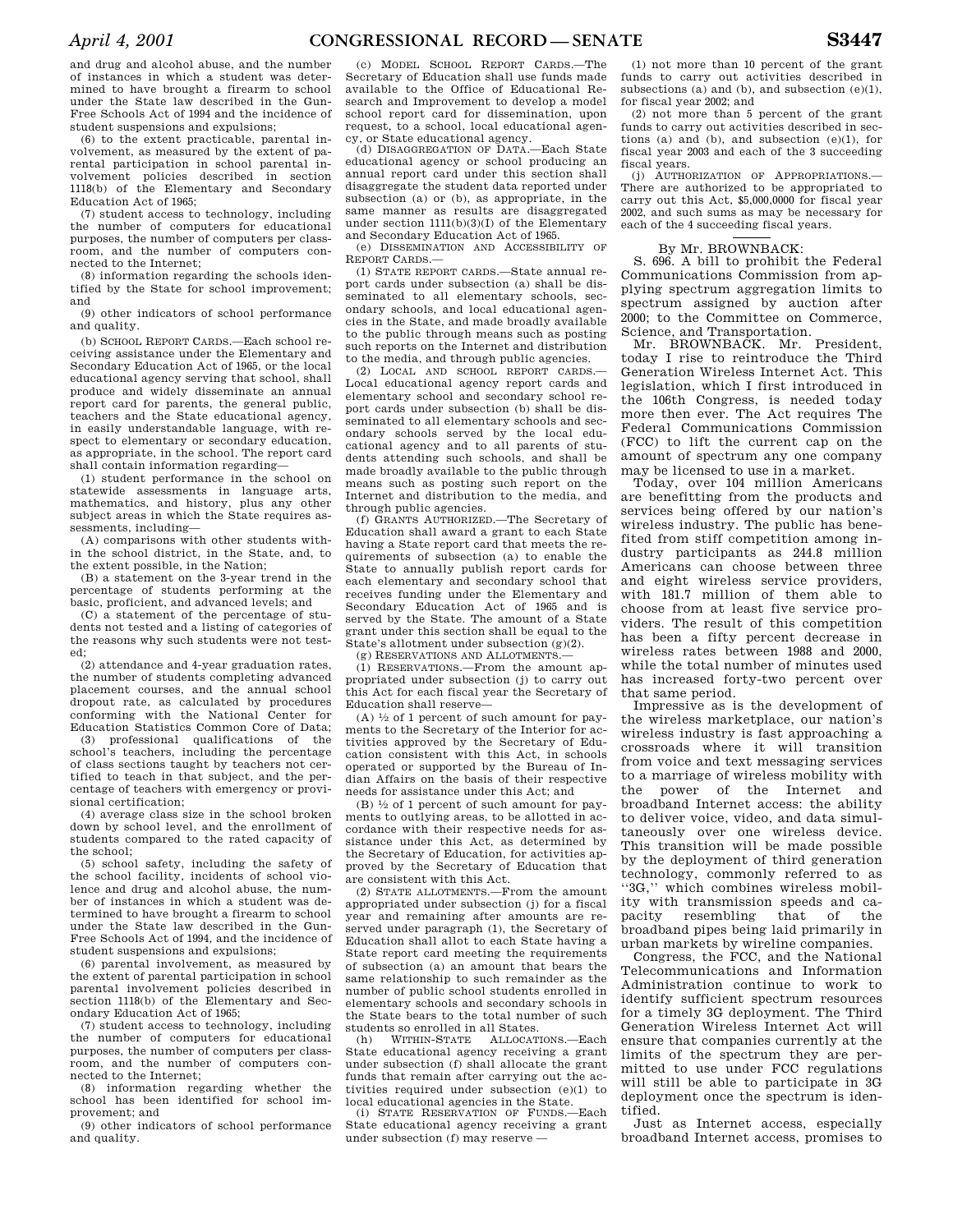be a great equalizer across socio-economic lines, 3G promises to be a great equalizer between those consumers with access to broadband and those without. As Congress continues to look for ways to close the digital divide as it relates to broadband, wireless technology can play a key role in ensuring that all Americans have access to broadband irrespective of their geographic location. It is incumbent upon Congress to recognize and act upon the potential of 3G to close the gap between urban and rural broadband access, and the Third Generation Wireless Internet Act does just that.

I request that the text of the bill be printed in the RECORD.

There being no objection, the bill was ordered to be printed in the RECORD, as follows;

S. 696

*Be it enacted by the Senate and House of Representatives of the United States of America in Congress assembled,* 

### **SECTION 1. SHORT TITLE.**

This Act may be cited as the ''Third-Generation Wireless Internet Act''. **SEC. 2. FINDINGS.** 

The Congress finds the following:

(1) Mobile telephony has been one of the fastest growing industries of the telecommunications sector, offering consumers innovative services at affordable rates.

(2) Demand for mobile telecommunications services has greatly exceeded industry expectations.

(3) Mobile carriers are poised to bring highspeed Internet access to consumers through wireless telecommunications devices.

(4) Third Generation mobile systems (hereinafter referred to as ''3G'') are capable of delivering high-speed data services for Internet access and other multimedia applications.

(5) Advanced wireless services such as 3G may be the most efficient and economic way to provide high-speed Internet access to rural areas of the United States.

(6) Under the current Federal Communications Commission rules, commercial mobile service providers may not use more than 45 megahertz of combined cellular, broadband Personal Communications Service, and Specialized Mobile Radio spectrum within any geographic area.

(7) Assignments of additional spectrum may be needed to enable mobile operators to keep pace with the demand for 3G services.

(8) The application of the current Commission spectrum cap rules to new spectrum auctioned by the FCC would greatly impede the deployment of 3G services.

#### **SEC. 3. WIRELESS TELECOMMUNICATIONS SERV-ICES.**

Section 332(c) of the Communications Act of 1934 (47 U.S.C. 332 $(c)$ ) is amended by adding at the end thereof the following:

''(9) NON-APPLICATION OF SPECTRUM AGGRE-GATION LIMITS TO NEW AUCTIONS.—

''(A) The Commission may not apply section  $20.6(a)$  of its regulations  $(47 \text{ C.F.R.})$ 20.6(a)) to a license for spectrum assigned by initial auction held after December 31, 2000.

''(B) The Commission may relax or eliminate the spectrum aggregation limits of section 20.6 of its regulations (47 C.F.R. 20.6), but may not lower these limits.'

> By Mr. HATCH (for himself, Mr. BAUCUS, Mr. HAGEL, Mr. ROCKE-FELLER, Mr. CRAIG, Mr. BINGA-MAN, Mr. CRAPO, Mrs. LINCOLN, Mr. BROWNBACK, Mr.

TORRICELLI, Mr. WARNER, Mr. CONRAD, Mr. ROBERTS, Mr. KERRY, Mr. SMITH of Oregon, Mr. DASCHLE, Ms. COLLINS, Mr. BREAUX, Mr. HUTCHINSON, Ms. MILKULSKI, Ms. LANDRIEU, Mr. CARPER, Mr. CLELAND, Mr. SCHUMER, Mr. DORGAN, Mr. BIDEN, Mrs. CARNAHAN, Mr. NELSON of Nebraska, Ms. STA-BENOW, Mr. WELLSTONE, Mr. DAYTON, Mr. SARBANES, Mr. DURBIN, Mr. BAYH, and Mr. MIL-LER):

S. 697. A bill to modernize the financing of the railroad retirement system and to provide enhanced benefits to employees and beneficiaries; to the Committee on Health, Education, Labor, and Pensions.

Mr. HATCH. Mr. President, on behalf of myself, Senator BAUCUS, and 18 other of our colleagues, I rise today to introduce the Railroad Retirement and Survivors' Improvement Act of 2001. This bill represents an important opportunity in the 65-year history of the Railroad Retirement system. Rail labor and rail management, working together, developed a proposal that would build on the system's strengths to modernize Railroad Retirement to provide better, more secure benefits at a lower cost to employers and employees. This proposal was further refined as a result of extensive discussions last year between rail labor and management and the congressional committees of jurisdiction.

The bill we are introducing today builds on our efforts in the 106th Congress to reform the Railroad Retirement system. Last year, the predecessor to this bill, H.R. 4844, passed the House by a vote of 391–25, and received similar bipartisan support in the Senate. Eighty senators signed a letter urging quick passage of the legislation, and on September 28, 2000, it was favorably reported by the Finance Committee. H.R. 4844 was placed on the Senate legislative calendar, but unfortunately, this is where the bill remained. Despite an overwhelming majority of Members in both houses in support of the bill, time ran out and the 106th Congress adjourned without this bill being brought up on the Senate floor.

Both rail labor and rail management have come to the Congress to seek changes to their pension plan because Railroad Retirement is a unique system. It is the only private industry pension plan established in statute and administered by the federal government. As such, any changes in Railroad Retirement can be made only through legislative action. Historically, such legislation has reflected negotiated agreement by management and labor with the Congress followed by congressional consideration and enactment of necessary statutory changes. The legislation we introduce today continues this practice and embodies the reform principles agreed to by rail management and the vast majority of rail labor this past year.

Some may ask, why reform the Railroad Retirement system at this time? Railroad Retirement has served railroad workers, their families, and their surviving spouses well for 65 years. Its roots reach back to the struggle to find answers to the hardships that resulted from the Great Depression of the 1930s. Today, the Railroad Retirement system is fiscally strong, providing benefit payments to more than 673,000 retirees and other beneficiaries. The most recent report to Congress by the Railroad Retirement Board's chief actuary, which addressed the 2000–2073 period, indicated that no cash-flow problems are expected to arise over that period. This strength, combined with the willingness of rail labor and rail management to work together constructively, provides an opportunity to address a number of concerns about Railroad Retirement that have developed in recent years.

First, Railroad Retirement is very costly, both to employers and employees. It has two components: Tier I, which is largely equivalent to Social Security, and Tier II, which provides additional benefits and is similar to a private, defined benefit pension plan. Tier I and Tier II are funded primarily through payroll taxes on employers and employees—15.3 percent combined for Tier I, including Medicare, and 21 percent for Tier II. Together, these payroll taxes make up a staggering 36.3 percent of taxable payroll, a figure substantially higher than the cost other industries face to provide retirement benefits to their employees. This high cost represents a major financial burden to both employees and employers. Perhaps worse still, it constitutes a major disincentive for employers to hire new employees under Railroad Retirement.

A second factor that led to the development of this legislation is the adequacy of the Railroad Retirement benefit structure. One special area of concern among retirees has been the widow's and widower's benefit under the Tier II portion of Railroad Retirement. Indeed, this was the subject of a 1998 hearing by the Ground Transportation Subcommittee of the House Transportation and Infrastructure Committee. That hearing was a spur to rail management and rail labor to engage in discussions about a broad range of issues affecting the system.

Let me explain the reasons why this bill has the strong support of railroad retirees, railroad management, and the great majority of rail labor.

First, it provides for increased responsibility by the railroad industry for the financial health of Railroad Retirement. Under current law, if changes in tax rates or benefits are needed to assure the financial health of the system, Congress is required to pass new legislation. The bill being introduced today would make Tier II tax rates more responsive to actual financing needs by establishing an automatic tax adjustment schedule. Under this statutory schedule, payroll taxes would be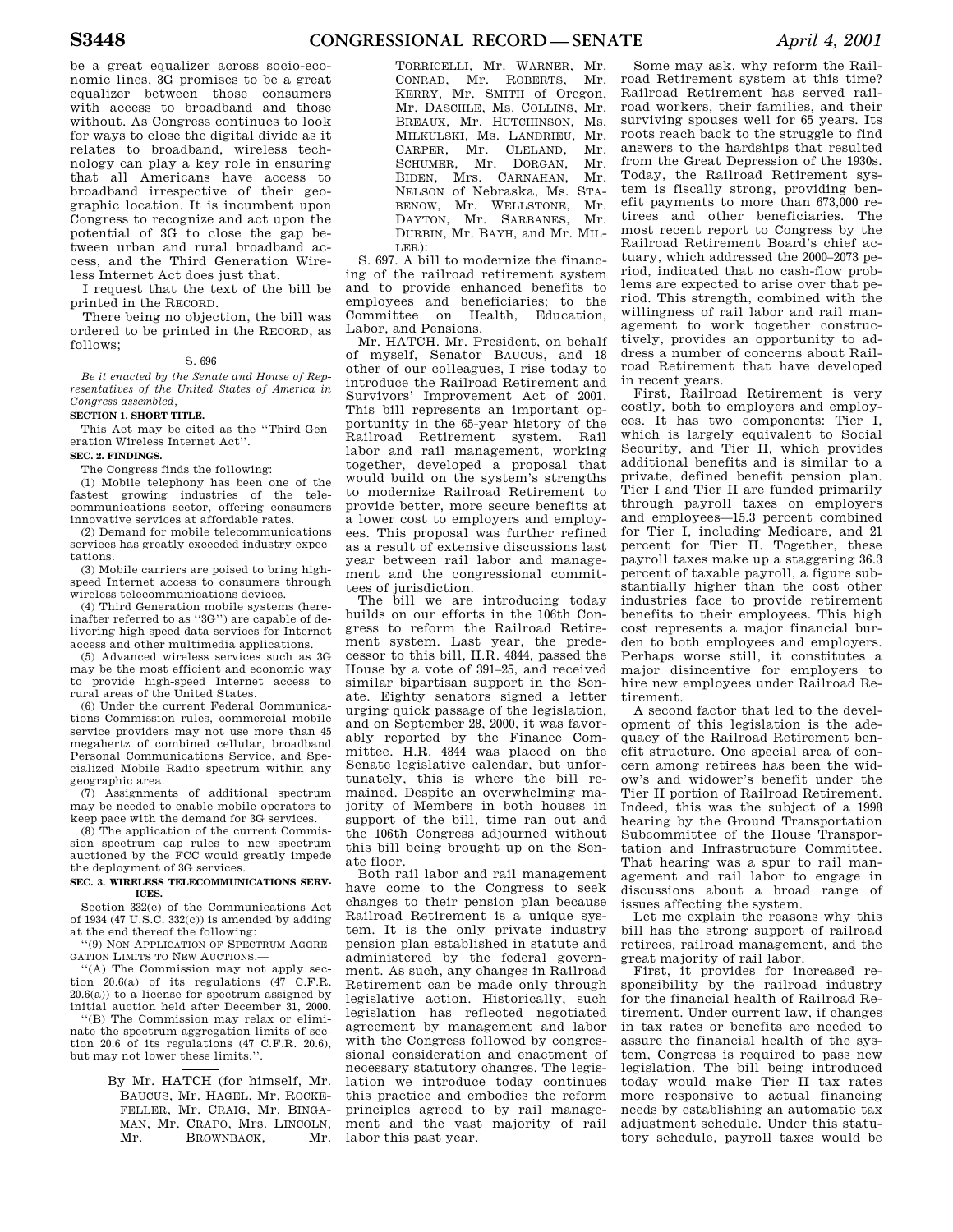raised or lowered automatically, without any further action by Congress, depending on the level of funds available to pay Railroad Retirement benefits. The schedule is designed to maintain a minimum balance of 4 years of benefit payments and a maximum balance of 6 years. The four year minimum reserve balance represents a higher balance than has existed in the Railroad Retirement Account (RRA) for most of the past 40 years. Rail employers have agreed to bear entirely any tax schedule increases—employees and employers would share any tax decreases that might occur. Employees would have the option of seeking congressional action to convert any planned decrease in the employee tax rate to a benefit increase, and management has agreed to support such action.

Second, the bill provides for greater flexibility in the investment of Railroad Retirement assets. This investment provision would apply only to Tier II, the portion of the program that is similar to a private pension plan and is funded entirely from industry sources. Tier I, the portion that is similar to Social Security and is linked to the Social Security system, would not be affected.

Currently, investment of RRA assets is limited by law to U.S. Government securities. Actuarial projections for the RRA assume an annual return of 6 percent on investments. Between 1985 and 1998, the average annual return on RRA investments was unusually high at 9.12 percent, but this still lagged far behind the average annual return to large multi-employer pension plans of 15.17 percent over the same period. The differential in returns between RRA investments and private pension plan investment portfolios contributes significantly to the high cost of funding the benefits provided from the RRA.

This bill would provide the authority for the industry assets in the RRA to be invested in a diversified investment portfolio, as are the assets of private sector retirement plans. In the process of developing this proposal, concerns were raised by some Members of Congress that this aspect of the legislation could result in government intrusion into the equity markets. While the funds that would be invested are, in effect, railroad industry pension funds which, through historical circumstance, have been maintained in a government account, we have included a provision to draw a bright line distinction from current investment practice.

The Congressional Committees of jurisdiction worked with labor and management last year to create a new structure that separates the new investment activity from the Railroad Retirement Account. This structure has been included in the legislation we introduce today. It would establish a new Railroad Retirement Investment Trust (RRIT), whose exclusive purpose would be the investment of RRA assets entrusted to it by the Railroad Retire-

ment Board (RRB). The RRIT would not be an agency or instrumentality of the federal government. RRA assets would be transferred to the RRIT for investment and from the RRIT to a centralized disbursement agent that would pay the various components of the aggregate railroad retirement benefit in a single check to beneficiaries.

The RRIT would have seven trustees chosen by the Railroad Retirement Board: three representing labor, three representing management and one representing the public interest. Trustees of the RRIT would be required to have experience and expertise in the management of financial investments and pension plans, and would be subject to fiduciary standards similar to those required by ERISA. The RRIT trustees would set investment guidelines for the prudent management of the assets entrusted to it, and select outside investment advisors and managers to implement its policies. Earnings on RRIT investments would be available only for the purpose of paying Railroad Retirement benefits and necessary expenses of the RRIT. I believe that these measures will allow for increased returns on the industry's pension plan while building an effective firewall between the government and the private markets.

Third, this legislation would improve benefits for retirees and their families. In particular, it would resolve the concern regarding the benefit for widows and widowers under Tier II. Under current law, while the retired employee is alive, the couple receives a Tier II benefit equal to 145 percent of the retiree's benefit—the retiree's benefit plus a spousal benefit of 45 percent of the retiree's benefit. When the retiree dies, the spouse is left with a Tier II benefit of 50 percent of the retiree's benefit—a reduction of almost two-thirds. Under this bill, the surviving spouse would receive a Tier II benefit equal to that received by the retiree, preventing such a drastic reduction in survivor income.

Also of key importance is a reduction in the current early retirement age of 62 with 30 years of service to age 60 with 30 years of service. This would return the age at which a railroad employee can retire with full benefits to what it was prior to 1984. It is significant that rail labor and rail management have agreed to revise their national collective bargaining agreement to conform the age of eligibility for retiree health benefits to 60, if this legislation is passed. There are also two other benefit improvements: the vesting requirement would be lowered from 10 to 5 years, a change which would align Railroad Retirement with current private industry pension practices; and the bill would also eliminate an arbitrary cap on Tier II benefits, known as the ''Railroad Retirement Maximum'', which can result in retirees and their spouses having their earned benefits substantially reduced.

Fourth, Tier II payroll tax rates would be reduced for employers. Railroad employers currently pay 16.1 per-

cent of taxable payroll into the RRA, which, as I have mentioned, is a rate substantially higher than other industries' pension contributions. The reduction of employer taxes would be phased in over the first 3 years following enactment of the bill. Employee tax rates would continue at the current 4.9 percent. Further tax reductions for employers and tax reductions for employees would be possible as provided under the tax adjustment mechanism I have already described. In addition, the supplemental annuity tax, a 26.5 cents-perhour tax paid entirely by rail employers, would be eliminated. Supplemental annuity benefits would continue to be paid to eligible beneficiaries.

The legislation being introduced today is nearly identical to the legislation that was reported last year by the Senate Finance Committee, with the exception of updated effective dates.

I am concerned that certain aspects of this bill have been undeservedly criticized since it was first introduced last year, and I believe it is important to put these criticisms to rest in order to avoid any further misconceptions.

First, the legislation's budget impact has been mischaracterized and overstated. Under current scoring rules, CBO is required to treat the initial purchase of private securities by the Railroad Retirement Investment Trust as a government ''outflow.'' These private securities would become an asset of the RRIT, but would not be scored as a corresponding government ''inflow'' under current budget scoring rules, a decision which, I am told, the CBO characterized as a ''close call.'' CBO further indicated that some budget experts believe that OMB's long-standing practice under ''Circular A–11'' may be ''ill-suited to purchases of financial assets that the government acquires as a way of preserving, or enhancing, the value of cash balances,'' and that they ''may consider a different budget treatment in the future.''

Simply put, even if the estimated \$14.8 billion acquisition of private securities is scored as an initial outlay, the assets received in return would produce on-budget revenues in the form of interest, dividends and capital gains. Over time, these revenues will contribute to increasing future surpluses and reducing debt service. In fact, CBO estimated that after the third year under the Railroad Retirement and Survivors' Improvement Act, the program would add to the surplus in every succeeding year in ever-increasing amounts.

Second, some have expressed concern that the transfer of federal income taxes on railroad retirement benefits into the Railroad Retirement trust fund is a Government subsidy. In fact, railroad retirees, concerned about the future of Railroad Retirement, agreed in 1983 to the taxation of their benefits and the dedication of the proceeds to Railroad Retirement as a form of benefit cut to help support the long-term solvency of the program. If benefits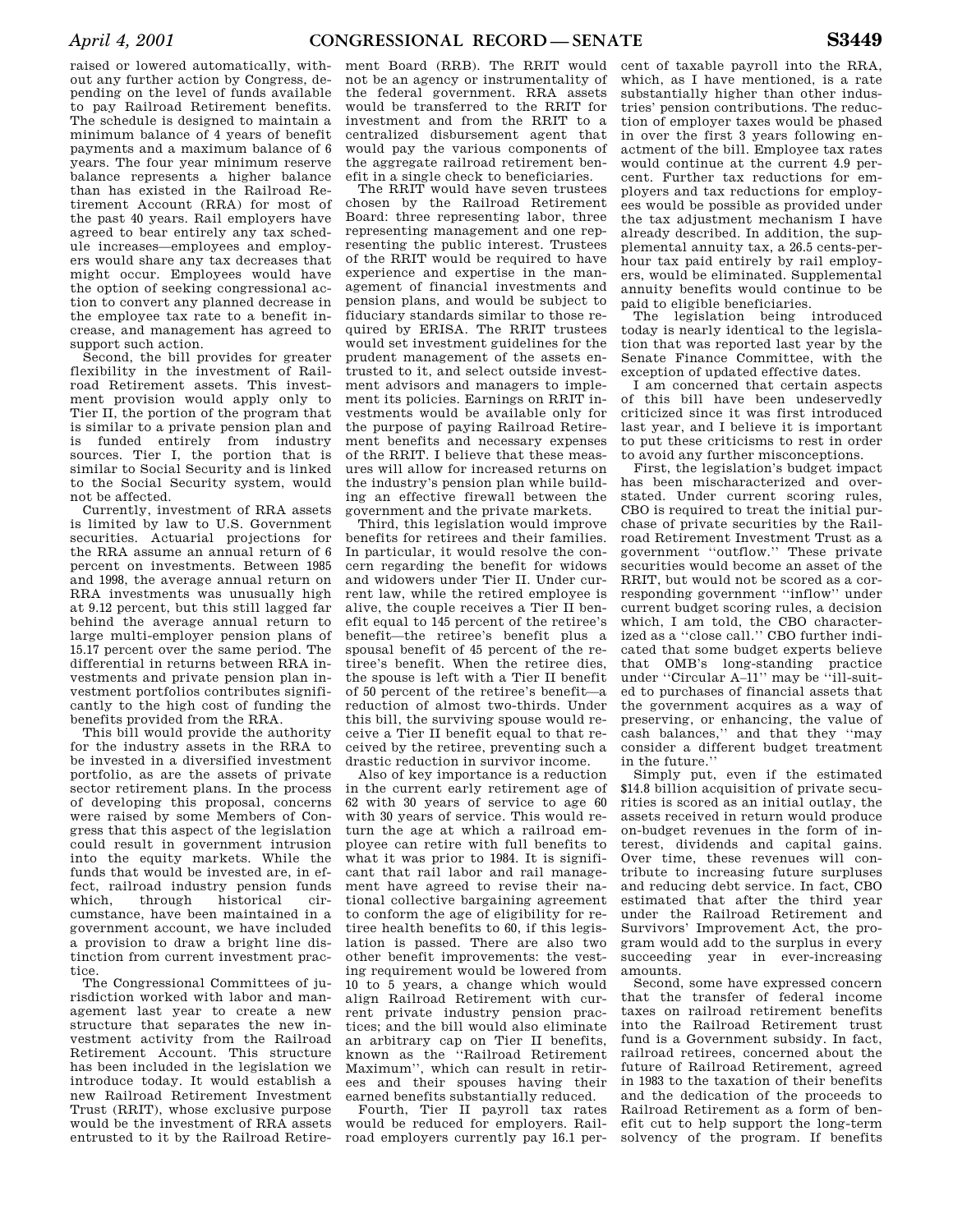had been cut in the conventional way, there would be no question as to whether this would be considered a subsidy.

Third, critics' claims that this legislation relies on Social Security funds or makes any changes to Social Security reflect a total misunderstanding of the relationship between Railroad Retirement and Social Security. Since 1950 there has been a financial interchange mechanism between Railroad Retirement and the Social Security system that ensures that neither system is advantaged or disadvantaged by which system covers a worker. The current bill would make no changes to this interchange process or to Social Security. As in the past, these Tier I funds would be available to pay benefits, would be considered assets of the Railroad Retirement program, and would be limited to investments in federal government securities.

Railroad Retirement has always been a bipartisan concern. I hope that many more of our colleagues will join us in taking this opportunity to improve Railroad Retirement and the lives of its more than 673,000 beneficiaries, and that we act early to ensure that there is plenty of time in this session to accomplish this important task.

Mr. BAUCUS. Mr. President, I am pleased to join Senator HATCH as a lead cosponsor of the Railroad Retirement and Survivors' Improvement Act of 2001. The intent of this legislation is quite simple: improve the benefits of Railroad Retirement and modernize the financing of system. Many would agree that the current railroad retirement system is archaic and inequitable. As an example, one need look no further than the severe reduction in benefit payments faced by the 178,000 widows and widowers under the current policy. This is something that must be addressed promptly and the legislation we are introducing today improves survivor benefits substantially. Montana has about 6,600 railroad retirement beneficiaries and about 3,200 active rail employees. Railroads are an important industry in Montana and many Montanans count on the railroad. I am cosponsoring this legislation to make sure railroad employees, retirees and their families receive adequate benefits from a system they can count on.

This legislation has strong support from railroad companies, labor organizations, and retirees. When enacted, this legislation will provide earlier vesting and a lower minimum retirement age for railroad labor; improved benefits for widows and widowers of railroad retirees; and enhance the investment of pension contributions from rail companies and employees.

Rail labor and rail management have come to the Congress to seek changes to their pension plan because Railroad Retirement is a unique system. It is the only private industry pension plan established in statute and administered by the federal government. As such, any changes in Railroad Retirement

can be made only through legislative action. Historically, such legislation has reflected negotiated agreement by management and labor followed by Congressional consideration and enactment of necessary statutory changes. This legislation continues this practice and embodies reform principles agreed to by rail management and a majority of rail labor.

I am pleased we have a significant bipartisan group of Senators joining us as original cosponsors, an indication of the broad support this legislation has earned. I also note that many of the original cosponsors are also members of the Senate Finance Committee, the committee that will receive the bill after its introduction today. I hope the committee will be able to take action on the bill soon.

Mr. ROCKEFELLER. Mr. President, I am proud to be an original cosponsor of the bipartisan Railroad Retirement and Survivors' Improvement Act 2001, and I hope to work closely with Senators HATCH and BAUCUS and the bipartisan coalition to get this legislation enacted into law this year.

In West Virginia, we have over 11,000 retirees and their families depending on railroad retirement. Almost 3,500 West Virginians are working for the railroads and will need their railroad retirement at some point in the future. Nationwide, there are about 673,000 railroad retirees and families, and about 245,000 active rail workers. They deserve a better retirement program, and I want to work with them to promote this historic package supported by both rail labor and rail management.

There can be no doubt that improving retirement benefits for railroad workers, retirees, and their families must be one of our top priorities, and I am fully supportive of that effort. Right now, it takes ten years of service before a railroad worker becomes vested in the retirement plan, while private companies covered by Employee Retirement Income Security Act, ERISA, vest their employees in just five to seven years. The need to dramatically improve benefits for widows and widowers is obvious and has gone unaddressed for too long. It is tragic to slash the benefits of the widow of a railroad retiree upon the death of her spouse, as the current policy does. I understand the importance of these and other changes in retirement benefits for workers.

Today, experts predict that the Railroad Trust Funds are solvent for the next twenty-five years, and existing policy guarantees benefits to railroad retirees and their families. Under the new plan, the railroads would pay a lower sum of taxes into the Railroad Retirement Trust Funds, but the fund would create an investment board to invest its reserves in private equities so the increased rate of returns would cover the expanded benefits. Under the plan, there is a provision to increase railroad taxes in the future, when nec-

essary, to fully fund the railroad retirement benefits.

As a member of the Senate Finance Committee, I want to enact legislation that will improve benefits for railroad retirees and their families, and I will be working with my colleagues to achieve that goal.

Mr. WELLSTONE. Mr. President, I am pleased to join as a cosponsor of this important legislation to modernize the investment policies of the Railroad Retirement System. This legislation reflects an historic agreement reached between rail labor and rail management. it is good for workers, good for retirees, good for widows and widowers, good for rail employers, and good for the rail industry as a whole.

This reform legislation is the product of two and a half years of negotiations and has had the grassroots support of nearly one million employees and beneficiaries who will benefit from its provisions. We came very close to enacting this measure into law at the end of the last Congress. I hope my colleagues will join me in moving the bill as expeditiously as possible.

> By Mrs. BOXER (for herself and Mr. REID):

S. 698. A bill to amend the Safe Drinking Water Act to designate chromium-6 as a contaminant, to establish a maximum contaminant level for chromium-6, and for other purposes; to the Committee on Environment and Public Works.

Ms. BOXER. Mr. President, today Senator HARRY REID and I are introducing a bill for the first time ever will require the Environment Protection Agency, EPA, to set a federal standard for chromium 6 in drinking water.

The recent movie, ''Erin Brockovich'' made front page news of the substance hexavalent chromium, otherwise known as chromium 6, that until last year had only received attention from the scientific community. But Hinkley, California, the town depicted in the movie, is not the only place where chromium 6 has been found in the drinking water supply.

For example, last September, PG&E National Energy Group agreed to close down five unlined wastewater basins and two landfills at its power plants in Massachusetts because they were being sued for dumping waste contaminated with chromium 6 into these basins and landfills, endangering the safety of the groundwater.

Over one year ago in Painesville Township, Ohio, large amounts of chromium 6 were removed from a construction site. Workers at the site were replacing 2,000 feet of pipe in the sewer main when they encountered the contaminated water, which was described as ''phosphorescent yellow-green liquid.''

Chromium 6 is a chemical that is used by a variety of industries throughout the country. When improperly disposed of, chromium 6 can contaminate ground water, which is the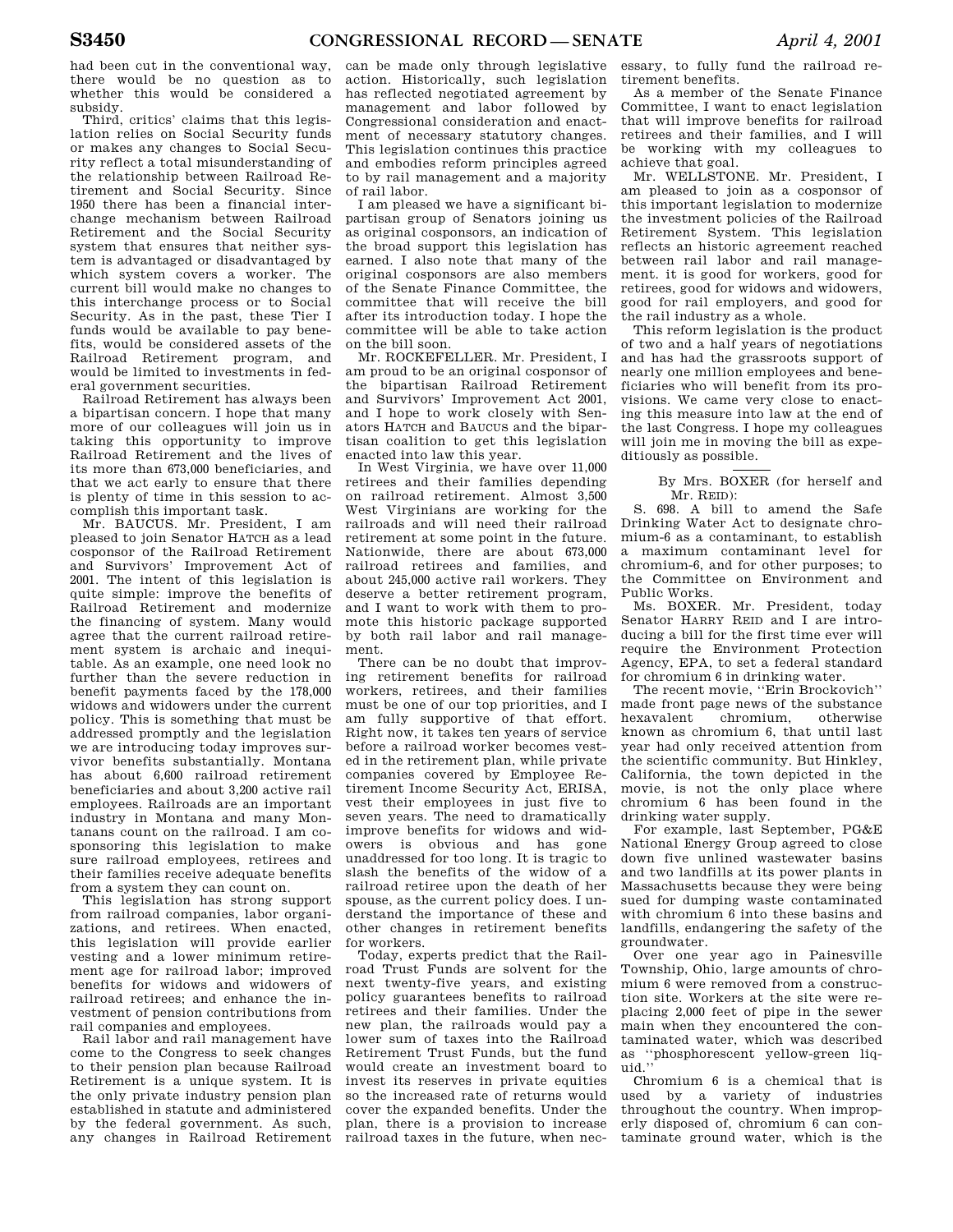very same water that many communities use to supply their drinking water.

We now know for a fact that chromium 6 causes a host of serious health problems, including cancer, liver damage, kidney damage, immune system suppression, respiratory illness, skin rashes, nose bleeds and neurological damage. What we do not know is the level at which chromium 6 in drinking water causes these problems.

That is why I am introducing this bill today with my colleague Senator HARRY REID. Our bill will require the National Academy of Sciences to study the health effects of chromium 6 in drinking water and to make recommendations to the EPA on an appropriate maximum contaminant level goal. The EPA, based on these recommendations, will then list chromium 6 as a regulated contaminant under the Safe Drinking Water Act and set a federal standard for the levels of chromium 6 that can safely be found in drinking water.

This bill will also ensure that communities are able to get information about the chromium 6 levels in their drinking water from their local water supplies by applying existing right-toknow laws and will provide funding to state and local water authorities to help defray the cost of cleaning up chromium 6.

I look forward to working with my colleagues to secure passage of this vitally important health safety measure.

I ask unanimous consent that the text of the bill be printed the RECORD. There being no objection, the bill was

ordered to be printed in the RECORD, as follows:

# S. 698

*Be it enacted by the Senate and House of Representatives of the United States of America in Congress assembled,* 

### **SECTION 1. MAXIMUM CONTAMINANT LEVEL FOR CHROMIUM-6.**

(a) IN GENERAL.—Section 1412(b)(12) of the Safe Drinking Water Act (42 U.S.C. 300g– 1(b)(12)) is amended by adding at the end the following:

''(C) CHROMIUM-6.—

''(i) DECLARATION OF CHROMIUM–6 AS CON-TAMINANT.—Congress declares that chromium–6 is a contaminant subject to regulation under this title.

''(ii) STUDY.—

''(I) IN GENERAL.—Not later than 30 days after the date of enactment of this subparagraph, the Administrator shall enter into a contract with the National Academy of Sciences under which the National Academy of Sciences, not later than 1 year after the date of enactment of this subparagraph, shall complete a study to determine, and shall recommend to the Administrator, an appropriate maximum contaminant level goal for chromium–6.

''(II) ESTABLISHMENT OF MCL.—Not later than 30 days after the date on which the Administrator receives the recommendation of the National Academy of Sciences under subclause (I), the Administrator shall establish a maximum contaminant level for chromium–6 at a level consistent with that recommendation.

''(III) REPORT.—Not later than 30 days after the date on which the Administrator receives the recommendation of the National

Academy of Sciences under subclause (I), the Administrator shall submit to Congress a report that describes the results of the study.

''(iii) APPLICABILITY OF OTHER LAW.—Chapter 7, and subchapter II of chapter 5, of title 5, United States Code, shall not apply to any action of the Administrator under this clause.

''(iv) REGULATION.—On and after the date of completion of the study under clause (ii), the Administrator shall regulate chromium– 6 as an inorganic contaminant in accordance with part 141 of title 40, Code of Federal Regulations (or a successor regulation).'

(b) AUTHORIZATION OF APPROPRIATIONS. Section 1452 of the Safe Drinking Water Act (42 U.S.C. 300j–12) is amended by striking subsection (m) and inserting the following:

''(m) AUTHORIZATION OF APPROPRIATIONS.— ''(1) IN GENERAL.—There are authorized to be appropriated to carry out this section, to remain available until expended—

''(A) \$599,000,000 for fiscal year 1994; and

''(B) \$1,000,000,000 for each of fiscal years 1995 through 2005.

''(2) SUBSEQUENT AUTHORIZATIONS.—To the extent that any amount authorized to be appropriated under this subsection for any fiscal year is not appropriated for the fiscal year, the amount—

''(A) is authorized to be appropriated in any subsequent fiscal year before fiscal year 2004; and

''(B) shall remain available until expended. ''(3) CHROMIUM-6 COMPLIANCE.—Of the funds made available under paragraph (1)(B) for each of fiscal years 2002 through 2005, such sums as are necessary shall be made available to the Administrator to provide grants in accordance with this section to States and community water systems for use in carrying out activities to comply with section  $1412(b)(12)(C)$ .".

# By Mr. JOHNSON (for himself and Mr. DASCHLE):

S. 699. A bill to provide for substantial reductions in the price of prescription drugs for Medicare beneficiaries; to the Committee on Finance.

Mr. JOHNSON. Mr. President, I am pleased to introduce the Prescription Drug Fairness for Seniors Act of 2001, legislation that addresses the critical issue facing our older Americans—the cost of their prescription drugs. Studies have shown that older Americans spend almost three times as much of their income on health care than those under the age of 65, and more than three-quarters of Americans aged 65 and over are taking prescription drugs. Study after study has shown that seniors and others who buy their own prescription drugs, are forced to pay over twice as much for their drugs as are the drug manufactures' most favored customers, such as the federal government and large HMOs. Even more alarming is the fact that consumers in the United States pay far more for their prescription drugs than do citizens of other developed nations, resulting in price discrimination against millions of Americans. U.S. consumers are footing the bill for drug manufacturer's skyrocketing profit margins year in and year out. This is wrong and unfair.

The Prescription Drug Fairness for Seniors Act will protect senior citizens and disabled individuals from drug price discrimination and make prescription drugs available to Medicare

beneficiaries at substantially reduced prices. The legislation achieves these goals by allowing pharmacies that serve Medicare beneficiaries to purchase prescription drugs at the drugs' low ''average foreign price.'' Under the bill, the ''average foreign price'' means the average price that the manufacturer realizes on drugs sold in Canada, France, Germany, Italy, Japan, and the United Kingdom. Last year, the ''reimportation'' bill had broad bipartisan support. Estimated to reduce prescription drug prices for seniors by over 40 percent, this bill will help those seniors and disabled individuals who often times have to make devastating choices between buying food or medications. Choices that no human being should have to make.

Research and development of new drug therapies is an important and necessary tool towards improving a persons quality of life. But due to the high price tag that often accompanies the latest drug therapies, seniors are often left without access to these new therapies, and ultimately, in far too many instances, without access to medication at all. This legislation is an important step towards restoring the access to affordable medications for all Medicare beneficiaries.

While this may not be the magic bullet that meets all of the long term needs of providing Medicare prescription drug coverage, it does provide a mechanism for immediate relief from rising drug costs. Working together, reaching across the aisle, we can use this time of unparalleled prosperity to do the right thing by our seniors. We should do it this year for their sake, and for the sake of the future of Medicare.

I look forward to working on this important issue in the months to come and hope that Congress will work swiftly in a bipartisan manner to enact this legislation that will benefit millions of senior citizens and disabled individuals across our nation.

I ask unanimous consent that the text of this bill be printed in the RECORD.

There being no objection, the bill was ordered to be printed in the RECORD, as follows:

# S. 699

*Be it enacted by the Senate and House of Representatives of the United States of America in Congress assembled,* 

#### **SECTION 1. SHORT TITLE.**

This Act may be cited as the ''Prescription Drug Fairness for Seniors Act of 2001''.

# **SEC. 2. FINDINGS AND PURPOSES.**

(a) FINDINGS.—Congress finds the following:

(1) Manufacturers of prescription drugs engage in price discrimination practices that compel many older Americans to pay substantially more for prescription drugs than consumers in foreign nations and the drug manufacturers' most favored customers in the United States, such as health insurers, health maintenance organizations, and the Federal Government.

(2) Older Americans who buy their own prescription drugs often pay twice as much for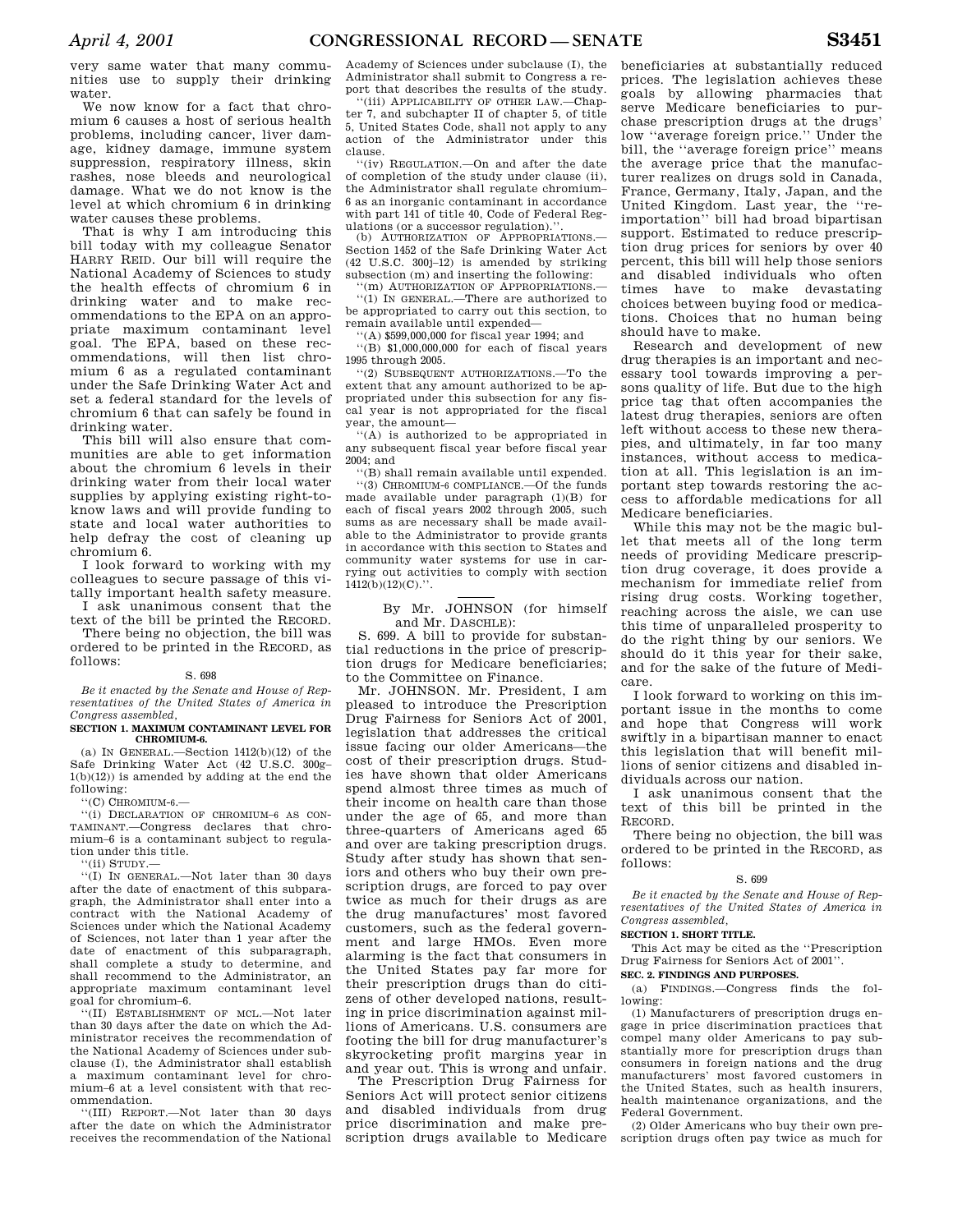prescription drugs as consumers in foreign nations and the drug manufacturers' most favored customers in the United States. In some cases, older Americans pay 10 times more for prescription drugs than such customers.

(3) The discriminatory pricing by major drug manufacturers sustains their high profits (for example, \$27,300,000,000 in 1999), but causes financial hardship and impairs the health and well-being of millions of older Americans. Many older Americans are forced to choose between buying their food and buying their medicines.

(4) Foreign nations and federally funded health care programs in the United States use purchasing power to obtain prescription drugs at low prices. Medicare beneficiaries are denied this benefit and cannot obtain their prescription drugs at the lower prices available to such nations and programs.

(5) Implementation of the policy set forth in this Act is estimated to reduce prescription drug prices for many medicare beneficiaries by an average of 40 percent.

(6) In addition to substantially lowering the costs of prescription drugs for older Americans, implementation of the policy set forth in this Act will significantly improve the health and well-being of older Americans and lower the costs to the Federal taxpayer of the medicare program.

(7) Older Americans who are terminally ill and receiving hospice care services represent some of the most vulnerable individuals in our Nation. Making prescription drugs available to medicare beneficiaries under the care of medicare-certified hospices will assist in extending the benefits of lower prescription drug prices to those most vulnerable and in need.

(b) PURPOSE.—The purpose of this Act is to protect medicare beneficiaries from discriminatory pricing by drug manufacturers and to make prescription drugs available to medicare beneficiaries at substantially reduced prices.

## **SEC. 3. PARTICIPATING MANUFACTURERS.**

(a) IN GENERAL.—Each participating manufacturer of a covered outpatient drug shall make available for purchase by each pharmacy such covered outpatient drug in the amount described in subsection (b) at the price described in subsection (c).

(b) DESCRIPTION OF AMOUNT OF DRUGS.— The amount of a covered outpatient drug that a participating manufacturer shall make available for purchase by a pharmacy is an amount equal to the aggregate amount of the covered outpatient drug sold or distributed by the pharmacy to medicare beneficiaries.

(c) DESCRIPTION OF PRICE.—The price at which a participating manufacturer shall make a covered outpatient drug available for purchase by a pharmacy is a price no greater than the manufacturer's average foreign price.

(d) ENFORCEMENT.—The United States shall debar a manufacturer of drugs or biologicals that does not comply with the provisions of this Act.

#### **SEC. 4. SPECIAL PROVISION WITH RESPECT TO HOSPICE PROGRAMS.**

For purposes of determining the amount of a covered outpatient drug that a participating manufacturer shall make available for purchase by a pharmacy under section 3, there shall be included in the calculation of such amount the amount of the covered outpatient drug sold or distributed by a pharmacy to a hospice program. In calculating such amount, only amounts of the covered outpatient drug furnished to a medicare beneficiary enrolled in the hospice program shall be included.

### **SEC. 5. ADMINISTRATION.**

The Secretary shall issue such regulations as may be necessary to implement this Act.

**SEC. 6. REPORTS TO CONGRESS REGARDING EF-FECTIVENESS OF ACT.** 

(a) IN GENERAL.—Not later than 2 years after the date of enactment of this Act, and annually thereafter, the Secretary shall report to Congress regarding the effectiveness of this Act in—

(1) protecting medicare beneficiaries from discriminatory pricing by drug manufacturers; and

(2) making prescription drugs available to medicare beneficiaries at substantially reduced prices.

(b) CONSULTATION.—In preparing such reports, the Secretary shall consult with public health experts, affected industries, organizations representing consumers and older Americans, and other interested persons.

(c) RECOMMENDATIONS.—The Secretary shall include in such reports any recommendations the Secretary considers appropriate for changes in this Act to further reduce the cost of covered outpatient drugs to medicare beneficiaries.

## **SEC. 7. DEFINITIONS.**

In this Act:

(1) AVERAGE FOREIGN PRICE.—

(A) IN GENERAL.—The term ''average foreign price'' means, with respect to a covered outpatient drug, the average price that the manufacturer of the drug realizes on the sale of drugs with the same active ingredient or ingredients that are consumed in covered foreign nations, taking into account—

(i) any rebate, contract term or condition, or other arrangement (whether with the purchaser or other persons) that has the effect of reducing the amount realized by the manufacturer on the sale of the drugs; and

(ii) adjustments for any differences in dosage, formulation, or other relevant characteristics of the drugs.

(B) EXEMPT TRANSACTIONS.—The Secretary may, by regulation, exempt from the calculation of the average foreign price of a drug those prices realized by a manufacturer in transactions that are entered into for charitable purposes, for research purposes, or under other unusual circumstances, if the Secretary determines that the exemption is in the public interest and is consistent with the purposes of this Act.

(2) COVERED FOREIGN NATION.—The term ''covered foreign nation'' means Canada, France, Germany, Italy, Japan, and the United Kingdom.

(3) COVERED OUTPATIENT DRUG.—The term ''covered outpatient drug'' has the meaning given that term in section  $1927(k)(2)$  of the Social Security Act (42 U.S.C. 1396r–8(k)(2)).

(4) DEBAR.—The term ''debar'' means to exclude, pursuant to established administrative procedures, from Government contracting and subcontracting for a specified period of time commensurate with the seriousness of the failure or offense or the inadequacy of performance.

(5) HOSPICE PROGRAM.—The term ''hospice program'' has the meaning given that term under section 1861(dd)(2) of the Social Security Act (42 U.S.C. 1395x(dd)(2)).

(6) MEDICARE BENEFICIARY.—The term ''medicare beneficiary'' means an individual entitled to benefits under part A of title XVIII of the Social Security Act or enrolled under part B of such title, or both.

(7) PARTICIPATING MANUFACTURER.—The term ''participating manufacturer'' means any manufacturer of drugs or biologicals that, on or after the date of enactment of this Act, enters into a contract or agreement with the United States for the sale or distribution of covered outpatient drugs to the United States.

(8) SECRETARY.—The term ''Secretary'' means the Secretary of Health and Human Services.

### **SEC. 8. EFFECTIVE DATE.**

The Secretary shall implement this Act as expeditiously as practicable and in a manner consistent with the obligations of the United States.

# By Mr. CAMPBELL (for himself, Mr. KOHL, and Mr. HATCH):

S. 700. A bill to establish a Federal interagency task force for the purpose of coordinating actions to prevent the<br>outbreak of bovine spongiform outbreak of encephalopathy (commonly known as ''mad cow disease'') and foot-andmouth disease in the United States; read the first time.

Mr. CAMPBELL. Mr. President, today I am joined by my friends and colleagues, Senator KOHL and Senator HATCH in introducing an expanded version of the Mad Cow Prevention Act of 2001, which we previously introduced on March 14, 2001. Our original bill would establish a federal Task Force to prevent the spread to and within the United States of Mad Cow Disease, Foot-and-Mouth Disease, and related livestock diseases. This new bill, entitled the Mad Cow and Related Diseases Prevention Act of 2001, would add the Secretary of State and the Director of the Federal Emergency Management Agency to the Task Force.

We also are invoking Rule 14 to have the bill placed directly on the Senate Calendar. We are taking this rare step because of the growing severity of this threat and testimony presented at a hearing this morning before the Senate Subcommittee on Consumer Affairs, Foreign Commerce and Tourism.

We can not take for granted that our food supply will not be tainted by Mad Cow Disease, which has infected over 175,000 cattle in Great Britain and Europe, and other livestock diseases. This is an issue that has a direct impact on my home state of Colorado, and the rest of the nation as a whole.

We need to proceed in a prudent, cautious way to do everything we can to prevent Mad Cow Disease and other devastating livestock diseases from entering and spreading in the United States. Only then can we ensure continued consumer confidence in the safety of the American food supply.

The bill we reintroduce today establishes a Federal Interagency Task Force, to be chaired by the Secretary of Agriculture, for the purpose of coordinating actions to prevent the outbreak of Mad Cow Disease. The agencies will include the Secretary of Agriculture, the Secretary of Commerce, the Secretary of Health and Human Service, the Secretary of Treasury, the Commissioner of the Food and Drug Administration, the Director of the National Institutes of Health, the Director of the Centers for Disease Control, the Commissioner of Customs, the Secretary of State, the Director of the Federal Emergency Management Agency, and any other agencies the President deems appropriate.

No later than 60 days after the enactment of this legislation, the task force will submit to Congress a report which